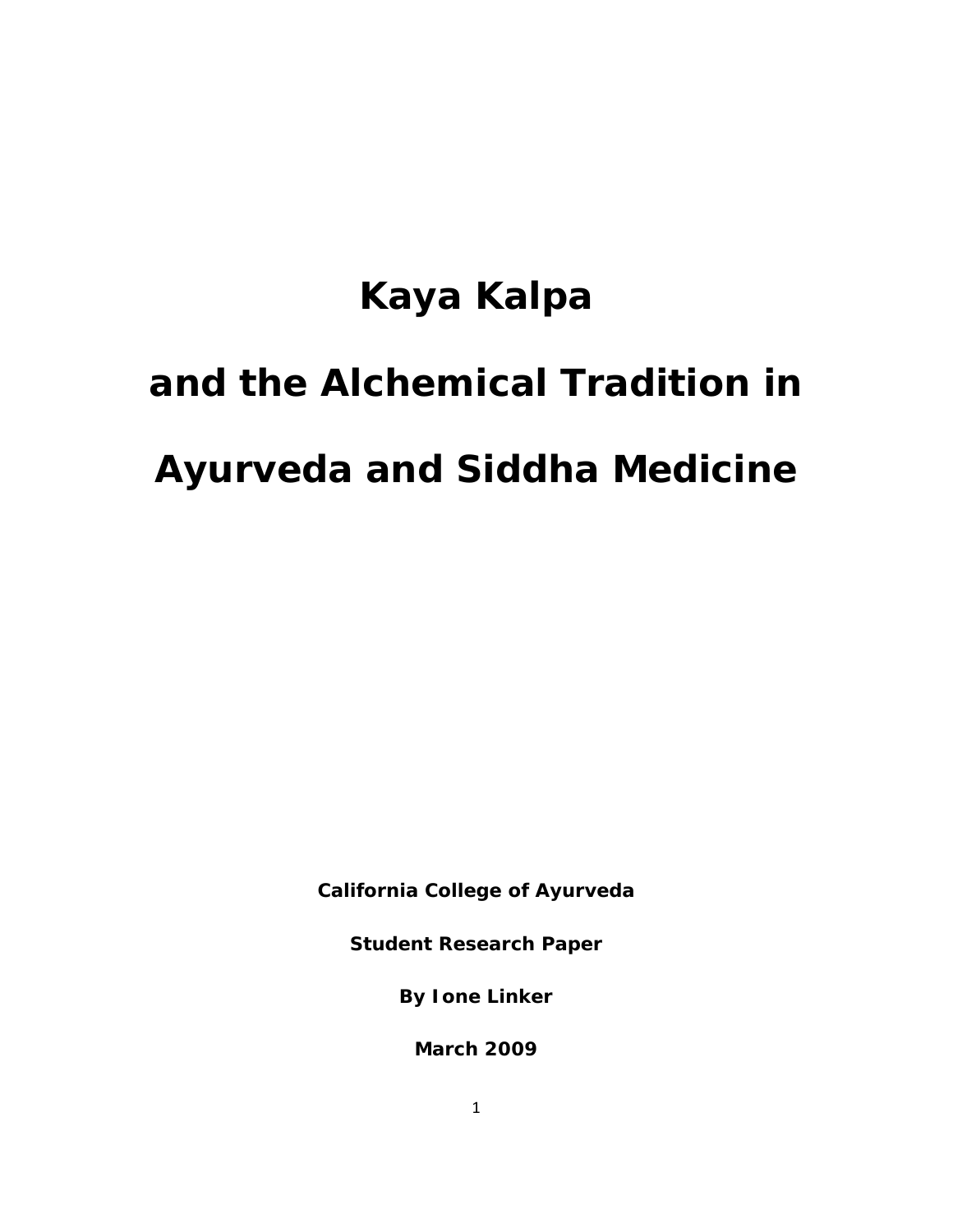#### **'History' of Kaya Kalpa**

"Ten thousand years ago, a King of India had a problematic, headstrong daughter, who refused to marry any of the eligible princes who were presented to her. In anger and frustration the king decreed that she was to be blindfolded and placed in the castle courtyard in the midst of all her suitors. The man she first touched was to be her husband and their children would continue the Royal line.

On that day an elderly holy man wandered into the courtyard to deliver herbs to the King's physician and, by chance, was touched first by the princess. Even though he pled exemption due to his advanced age and holy vows, the King's word was law and they were to marry in three months time. The holy man consulted his teacher about his problem and the teacher instituted an intensive program to rejuvenate and energize.

For 90 days the holy man ate a special diet, performed breathing techniques, took ritual herbal baths and was anointed with sacred oils. At the end of that time his hair had turned from gray to black, a new set of teeth had grown into his mouth, and his skin and body were youthful and strong. He married the Princess. They had many children and of course lived happily ever after.

This was the beginning of Kaya Kalpa treatment. Vigorously suppressed by the British, it almost was lost. There are now fewer than 30 practitioners in the world." 1

This "history" of the mysterious ancient rejuvenation process of 'Kaya Kalpa' is found on the websites and in the brochures of many of those few present-day practitioners of updated forms of this treatment. 'Kaya Kalpa' is most often referred to in passing in Ayurvedic literature as a mystical or legendary process used to revitalize and even immortalize the most spiritually-evolved saints and sages in ancient India, and not described as a realistic or repeatable therapy.

#### **The Search for Kaya Kalpa**

Beginning to research deeper into the subject of Kaya Kalpa, it became more and more of a mystery, bringing up references to and inter-connections with the ancient Tamil Siddhas, Siddha medicine, alchemy, Rasa Shastra and Tantric traditions – all somewhat mysterious subjects. My conclusion, which I will attempt to trace out for you in the following pages, is that it is a distinct tradition of its own, probably originating with the Siddhas, and adopted, adapted and described by spiritual aspirants in all these traditions and more following them, who were guided to find the means to continue, in the body, on their enlightenment path. Kaya Kalpa is a truly alchemical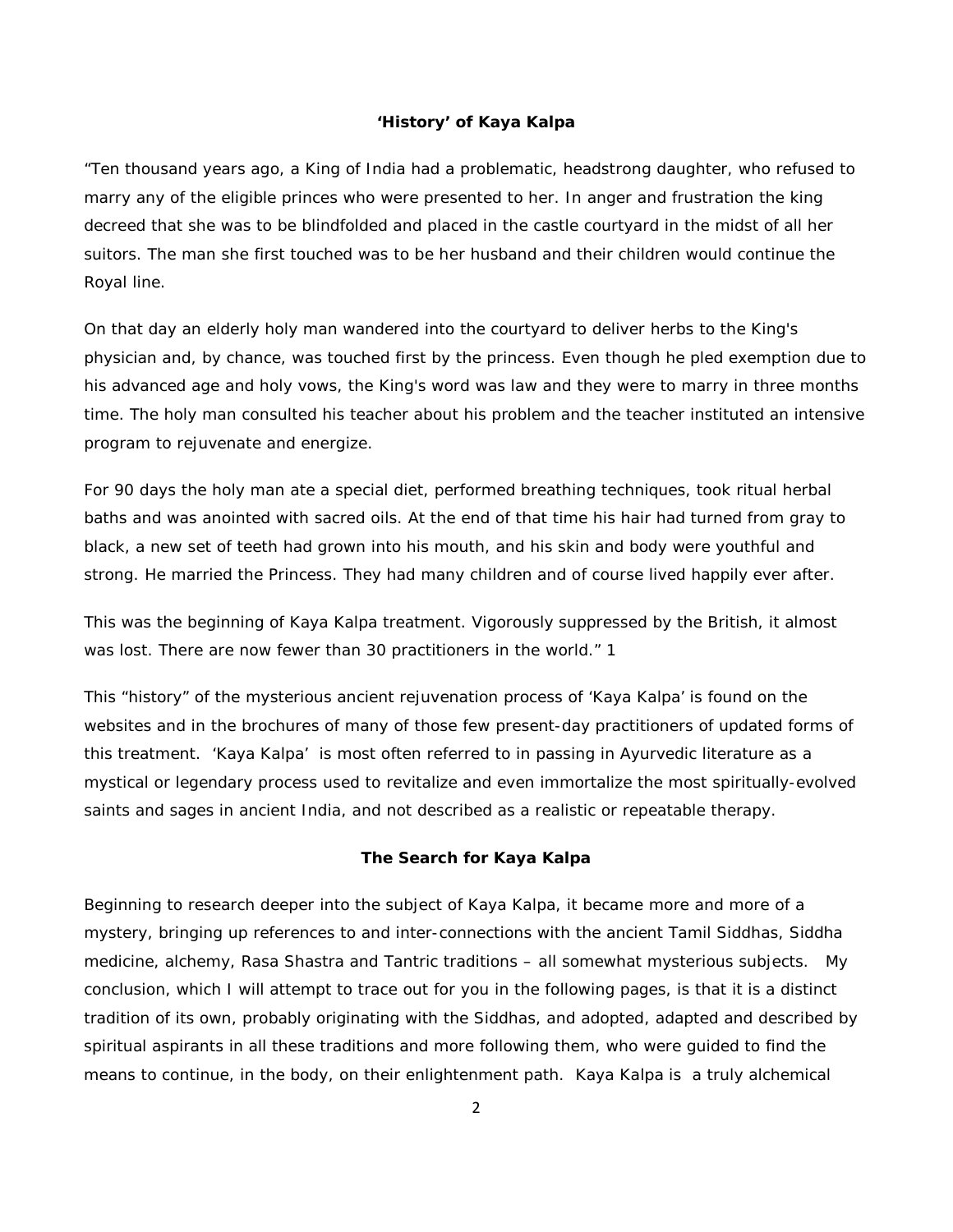process of physical rejuvenation (fairly well documented) and psycho-spiritual transformation (much more subjective) which uses the same basic treatments of the traditional detoxification (Panchakarma) and rejuvenation (Rasayana) therapies of classical Ayurveda, but with a different, more specific goal: extending the lifespan, even immortalizing the body, of the advanced spiritual aspirant, to enable attainment of the goal of *moksha* – spiritual liberation - in this lifetime.

There are a few more anecdotal 'histories" of Kaya kalpa that pop up in, even light research, of experiences closer to our modern time:

One is: "The Incredible Life of Tapaswiji Majaraj, 1770-1955. Born a prince in a Sikh kingdom in northern India, Tapaswiji Majaraj was trained to be a military leader, and assumed the role upon his father's passing. At the age of 55, he tragically lost all his immediate family, and in his devastation, renounced all worldly possessions. He found a guru, learned many yoga practices, and began to live a severe, austere life. He lived in a cave without food for six years, subjecting his body to extremes of heat and cold, and holding uncomfortable postures for extended periods of time. During one twenty-four year period, he remained standing or walking with his left hand over his head. He spent periods of three, seven, and eight years standing in a single spot. For twelve years he spent six hours a night meditating by a freezing lake wearing only a loin cloth while his disciples poured buckets of frigid water over his head. Those twelve summers he spent six hours each day in the scorching sun, surrounded by a ring of fire.

By the time he reached 100, his body was ruined, partially deaf and blind, bent over at the waist, using a cane to walk, he prepared to die. On his final journey, he met a Yogi who, sensing his spiritual greatness, convinced him to undergo 90 days of kaya kalpa. He emerged looking like a man of thirty, with black hair, new teeth, and a supple, strong body. After returning the favor to the Yogi (90 days of kaya kalpa service), he set out on even more austere practices. Twice more during his long life, he underwent kaya kalpa to rejuvenate his battered body, allowing him to travel, teach, and demonstrate spiritual attainment and detachment to thousands.

At age 185, he demonstrated his final control over his weak, diseased, and wasted body; he momentarily transformed himself into an erect, strong and radiant being, chanted the sacred AUM, and died instantly."2

Here is another brief account, from Dr. Sunil Joshi, in his book on Ayurveda and Panchakarma: "My father told me the story of my great, great grandfather, Shankarji Joshi. Shankarji was a famous vaidya, or Ayurvedic physician, renowned throughout India for his skill in this ancient

3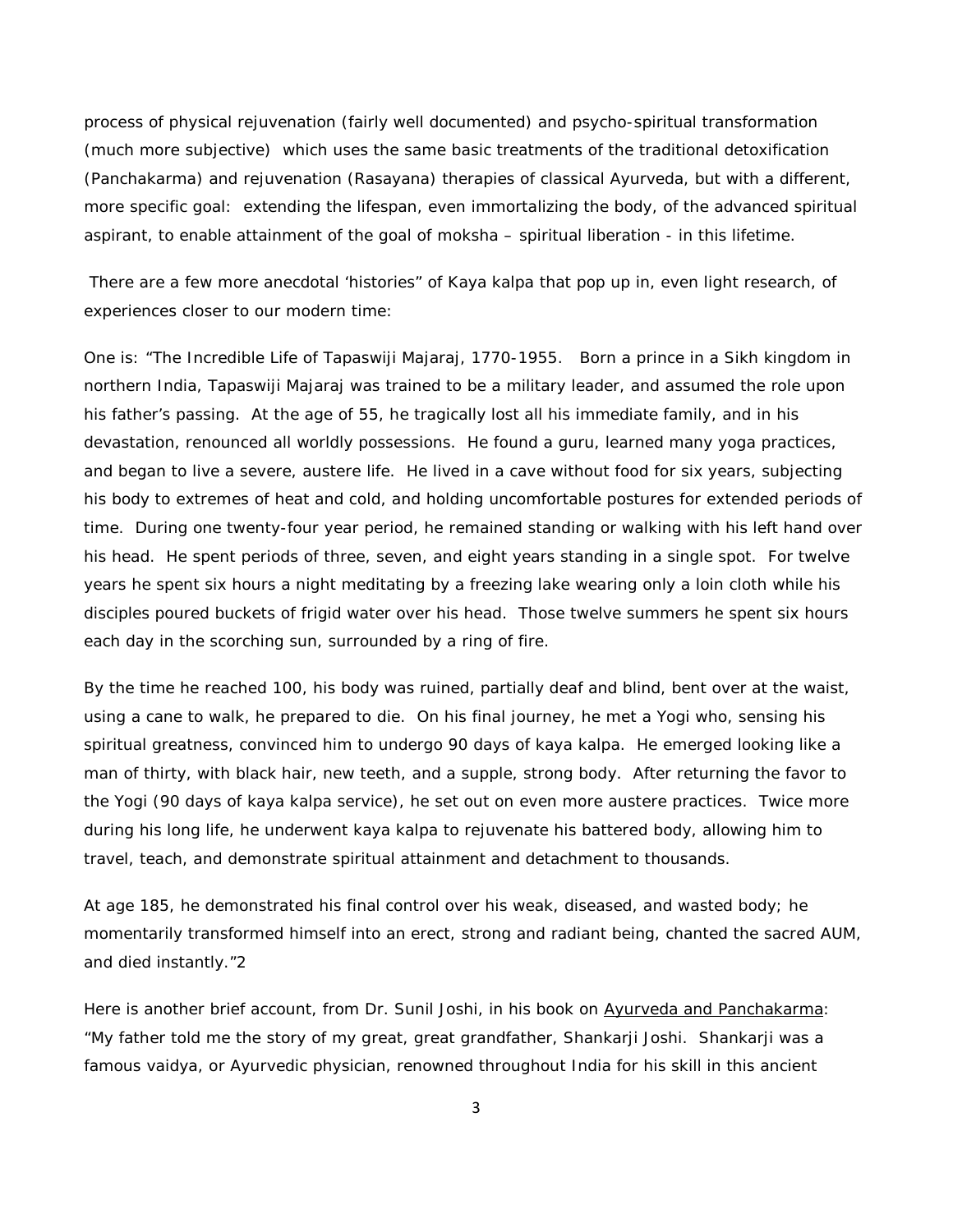healing science. His entire life was dedicated to bringing health to the people of his area, and he did so until he passed on at the age of ninety-six. It was said that by the time he was sixty-eight, he had lost many of his teeth and his vision had weakened. He went away for a period and underwent kaya kalpa, an ancient rejuvenation procedure documented by the Ayurvedic texts, which not only restored his vitality and eyesight, but also gave him back his teeth." 3

These anecdotes compellingly describe a very powerful process of rejuvenation, albeit those who undergo the process are also clearly not your average person, but beings of social stature and, presumably, spiritual attainment. But is this potential opportunity for substantial physical regeneration real? What is Kaya Kalpa, and is it indeed "documented by the Ayurvedic texts," as Dr. Joshi asserts?

## **What is Kaya Kalpa?**

Most every source on Kaya Kalpa will define the term for you as "transformation (*kalpa*) of the body (*kaya*)." So I first began searching for the words "kaya kalpa" in the main classical Ayurveda texts, the Charaka Samhita and Ashtanga Hridaya. They were not to be found. I did find detailed descriptions of Rasayanas /rejuvenation treatments, which sounded exactly like what I had heard of the Kaya Kalpa process. One day at a seminar with renowned Ayurvedic educator and author Dr. Vasant Lad, I asked him: "What is Kaya Kalpa?" He responded by quoting a sutra from Charaka and translated , " Rejuvenation therapy is of two kinds, as known to the sages: (i) *kutipraveshika* - the important one (greatly beneficial) and (ii) *Vata tapika* – the other (less beneficial)." 4 "Kaya Kalpa," Dr. Lad told me simply, "is kutipraveshika, with amalaki rasayana, for one year!" That is to say, seclusion in a specially-built hut, taking an herbal rejuvenation recipe containing amalaki or amla (Emblica officinalis, one of the 'three fruits' in the classic Ayurvedic compound, triphala), for a year. Though Kaya Kalpa, it turns out, is many things to many people, this simple description gave me a starting point, and seems to give the essence of the process, at least parts of which repeat in most other versions I was to find.

#### **Kaya Kalpa and Rasayana (Rejuvenation Therapy)**

Rasayana, or Rejuvenative medicine, is one of the main eight branches of Ayurvedic Medicine. Here are the further details of the first type of Rasayana, the *kutipraveshika* process, from the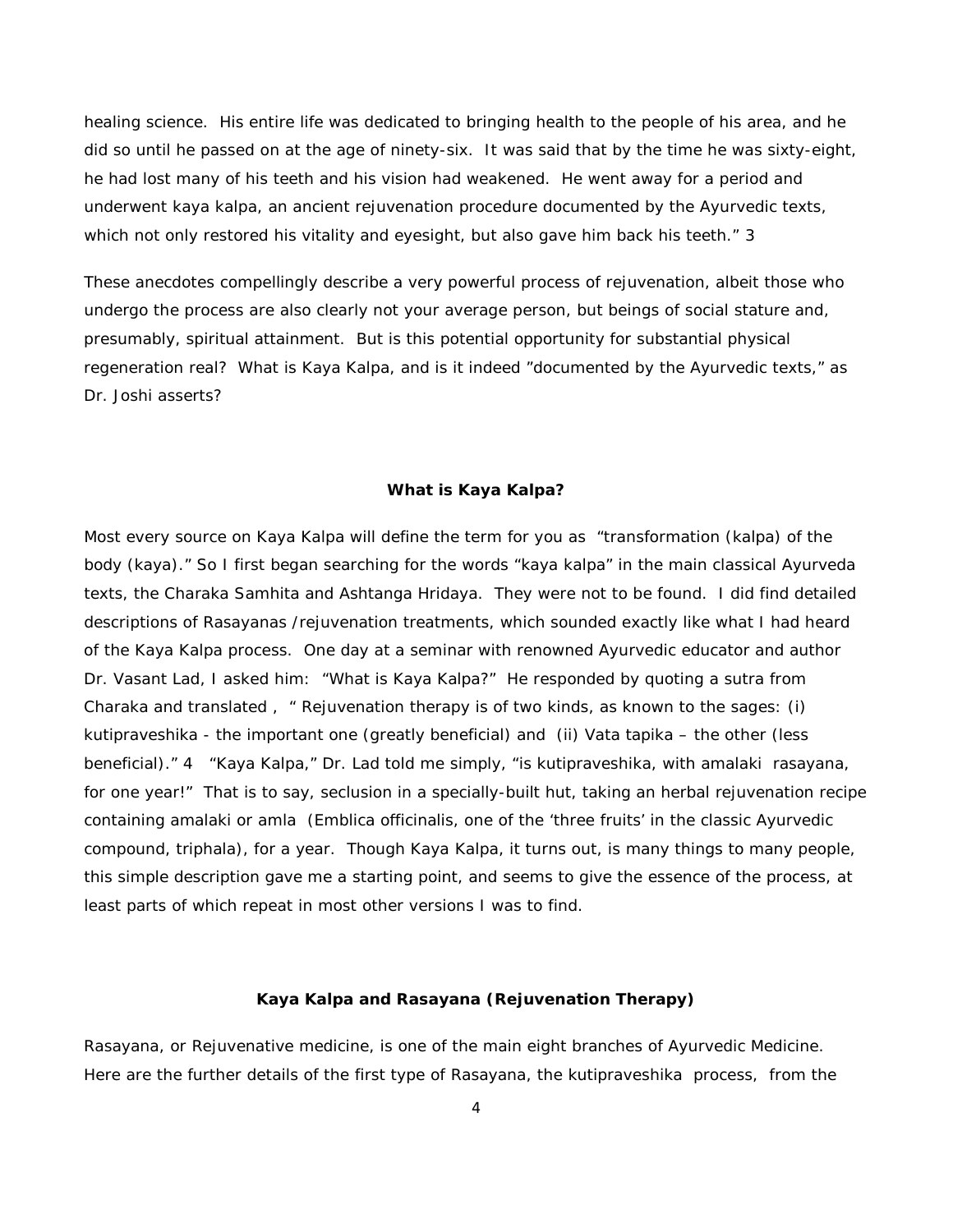Astanga Hridaya version. I would come to see similar descriptions repeated in many sources on kaya kalpa (Notice that most of the steps of Purva and Pancha Karma, the detoxification regimens which should be followed before beginning the Rasayana therapy, are included):

"Volume 3. Chapter 39. v.6-7. In a city, at an auspicious place, where articles required are available and which is devoid of too much breeze or other causes of fear, a white house (made white by painting with slaked lime) having three apartments one inside the others; with small openings (door and windows) should be constructed, facing north (or in the north side of the city), free from smoke, sunlight, dust, wild animals, women, idiots, etc. It should be equipped with all the necessary medical equipments (including the medicines) and made clean (by washing, painting, etc.).

v. 8-10. Further, on an auspicious day, after worshipping those who are to be worshipped, he should enter that house (specially built), clean (in body and mind). There he should get purified by purificatory therapies (emesis and purgation), become comfortable (free from diseases) and get his earlier strength. He should lead a life of celibacy, courage, faithfulness, controlling the senses, granting gifts, compassion, truthfulness, and righteous activities; always thinking of divine beings, sleeping and keeping awake in proper manner; be fond/desirous of medicine and speaking pleasant words; such a person should then start consuming medicines.

v. 11-12a. Then the person who has undergone oleation and sudation therapies earlier, should drink hot water with the paste of haritaki, amalaki, saindhava, nagara, vacha, haridra. Pippali, vella and guda; by this he purges without any difficulty.

v. 12b-13. Further, the person who has thus been purified and who has followed by regimen of liquid diet after purification should be given food made with yava only added with ghee for 3,5, or 7 days till the old faeces (lurking inside) gets purified.

v. 14. Having conditioned the alimentary tract in this way, the person should begin to consume that rejuvenatory medicine whichever is found suitable, after considering his habits, etc." 5

The text then goes on to describe the preparation of various rasayana formulas, including Brahma rasayana (an herbal confection recipe like chyawanprash), and various amalaki and pippali recipes – amalaki is indeed prominent in the recommended rasayanas.

The other type of rasayana described in the texts, Vata Tapika, does not involve seclusion in the hut, but can be done with the patient living out in the world. The Ashtanga Hridaya says: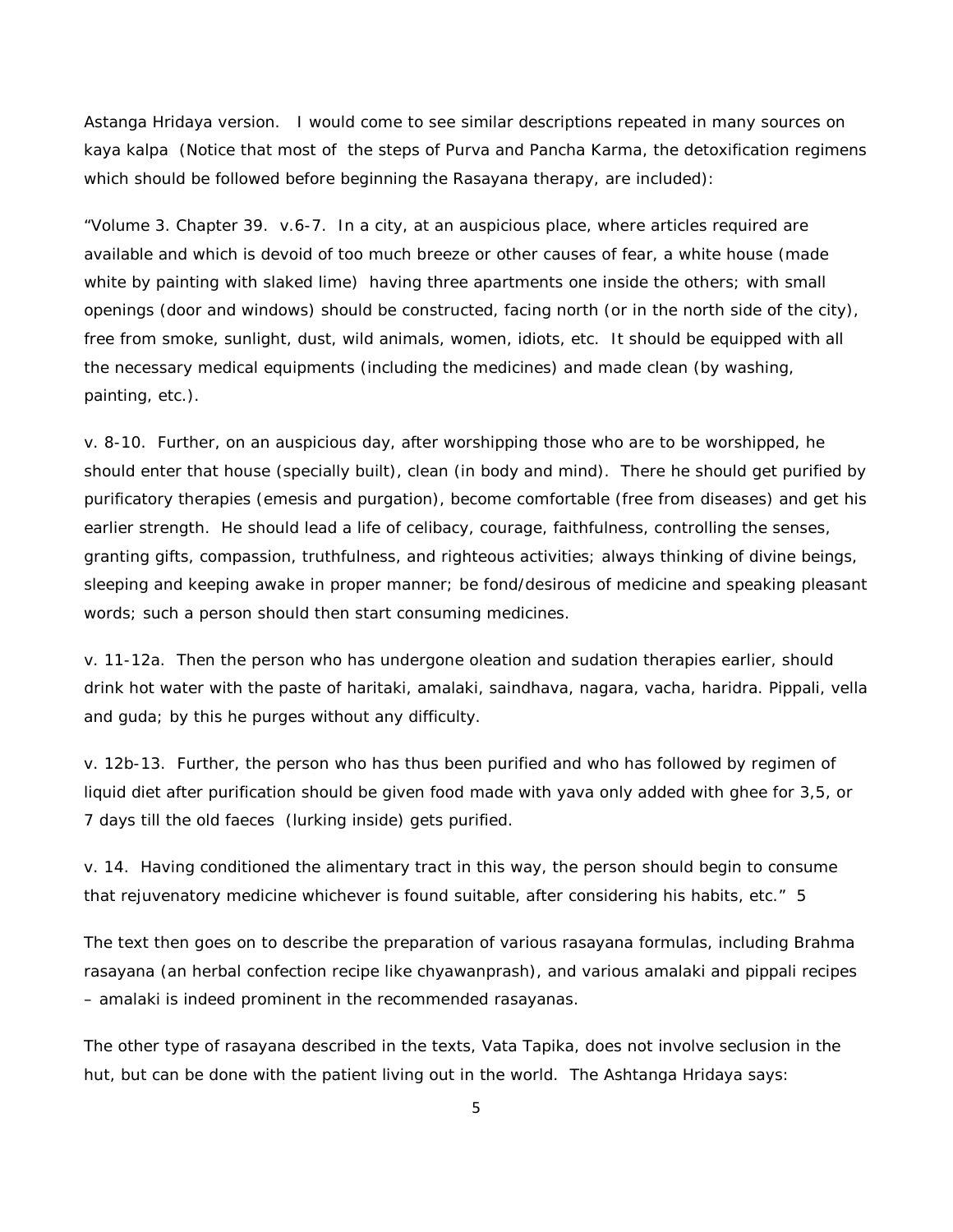"v. 143. Kuti pravesha method is suitable only to those who are free of all encumbrances and who afford all the paraphernalia required. For others who do not have these, the best is suryamarutika, or vatatapika.

v. 144. Now will be described medicinal formulae which can be consumed especially by those persons who are prone to be exposed to sun and wind, and which do not cause harm to the body even though deficiencies occur in providing comfort (during the treatment). " 6 (and various other rasayanas are then described.)

This Vata Tapika is the type of treatment the modern practitioners of Kaya Kalpa are providing for the most part, though the extended seclusion seems to have been a key component of the ancient kaya kalpa process. These healers want to bring the rejuvenatory and spiritualizing benefits to the stressed out modern world, but as one practitioner says: "The air and light Kaya Kalpa (vata tapika) is not directed so much at physical rejuvenation, rather at transformation of the emotions, thoughts, and spirit." 2 The intensive seclusion, spiritual rites, and 'drugs' used in the kutipraveshika process seem to be what brought about the storied regrowth of skin, hair and teeth. More will be discussed on those 'drugs' later.

#### **Siddha Medicine**

Now, we found descriptions of the process, but what about those words, *kaya kalpa*? They seem to come from the Siddha tradition. "Siddha system is one of the oldest systems of medicine in India. The term 'Siddha' means achievement and the 'Siddhars' were saintly figures. Eighteen 'Siddhars' seem to have contributed towards the development of this medical system. Siddha system's literature is in Tamil and it is practiced in Tamil-speaking parts of India. … This system of medicine developed within the Dravidian culture, which is of the pre-vedic period. The Siddha system is largely therapeutic in nature. ... The principles and doctrines of this system ... have a close similarity to Ayurveda, with specialization in Iatro Chemistry (Rasa Shastra [the preparation of metallic medicines]). 7

Imminent Ayurvedic author, Dr. Bhagwan Dash writes: " 'Siddha' is a Sanskrit term which means 'perfection.' Persons who have accomplished spiritual perfection are also called Siddhas. The southern part of India gave birth to great saints in the distant past and they had great achievements in different fields of art and science. Being part of Indian culture, often the scholarship between the saints of the north and the south was exchanged and therefore it is very

6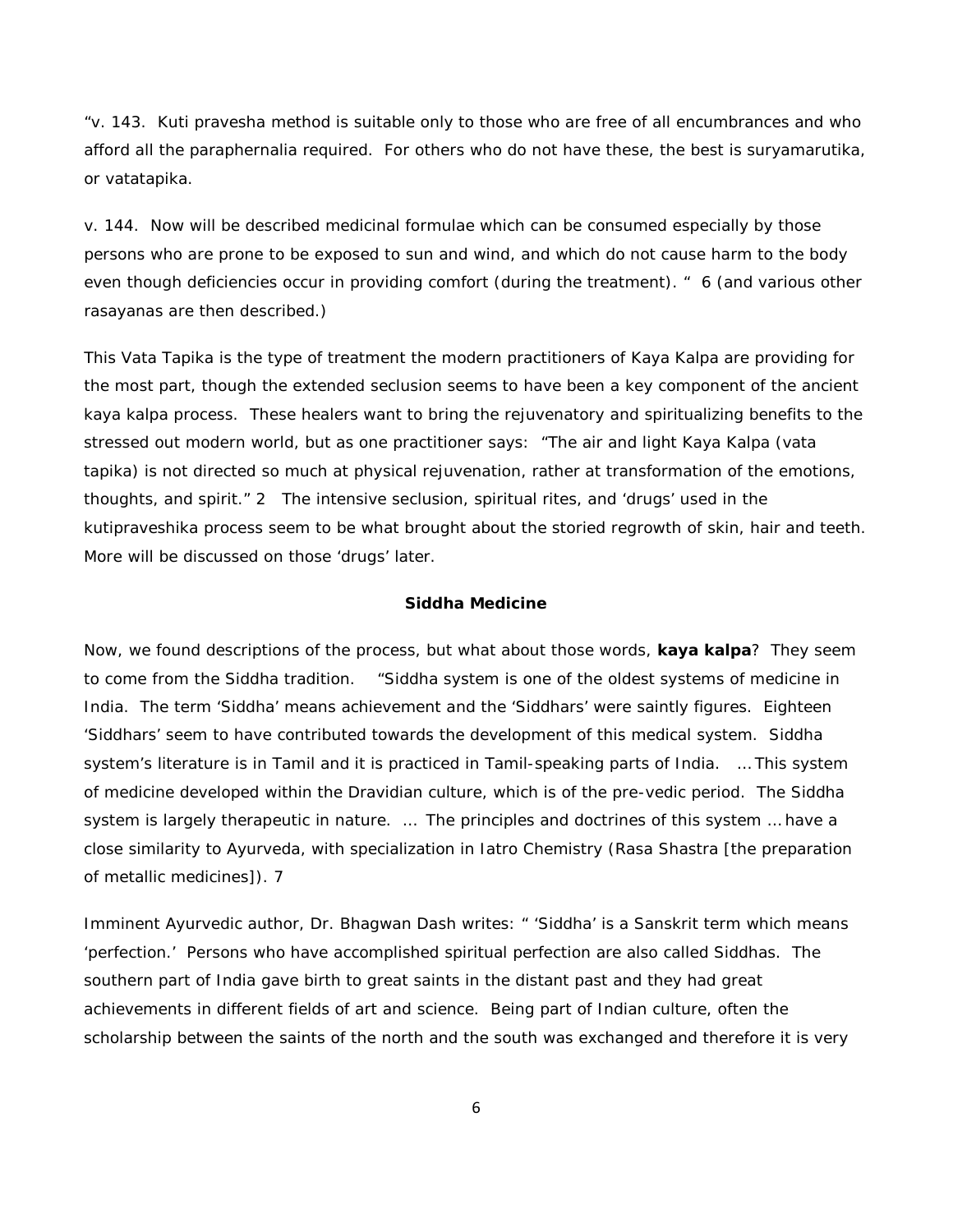difficult to put a demarcation line between Ayurveda and the system of medicine that was conceived, patronized and propogated by the saints [Siddhas] of South India.

Some of the basic principles of Ayurveda and Siddha systems of medicine are common. However, Siddha … medicine has made unique and significant contribution to therapeutics and pharmacy. … The prevention and cure of illness are the basic aims of all systems of medicine. The Siddha system has, in addition, a concern for the immortality of the body. The Siddhas have developed a discipline called Kaya Kalpa designed for longevity with a complete freedom from illness." 8

Another article on Siddha medicine says:

" Siddha medicine was developed by the ancient Tamils, Dravidian people who lived in South India. The early Tamil epics mention poets who were also medical men. In the seventh and 12th centuries A.D. bhakti literature blossomed, so did medicine. This was the period when most famous siddhars lived. Surgery was well developed. Siddha philosophy believes that the aging process can be slowed down, and that a long and healthy life can be achieved. This requires strict daily regimen in terms of diet and medical supplements.

There are two ways of achieving a long and healthy life:

- The use of kayakalpa medicines
- The practice of kalpa yoga

#### Kayakalpa Medicines:

The word 'kaya' means body and 'kalpa' means stone. The word 'kayakalpa' means sturdy as a rock and ageless. [Here we have a slightly different definition.] Some good kalpa herbs are Ginger (Zinziber Officinalis), Kattukai (Terminalia Chebula), Amukkura (Withania somnifera), Keelanelli (Phyllathus Niruri), Date Palm ( Phoenix Dactilyfera), Seran Kottai (Semicarpus Anacardium), Vembu (Azadiracta Indica), Tulsi (Ocimum Sanctum), Lemon (Citrus Media Varacida) and Vilvam (Aegle Marmelos).

Kalpa drugs are manufactured from inorganic compounds also. For instance Ayasambeerakarpam is made from certain metals soaked in lime. Ayabringaraja Karpam is made from iron processed in lime juice. Poorna Chandrodayam contains gold, mercury, and sulphur. Kalpa drugs have rejuvenating powers and are believed to retard the aging process.

#### Kalpa Yoga:

The eight steps of Kalpa Yoga are identical to the eight stages of yoga prescribed by Patanjali.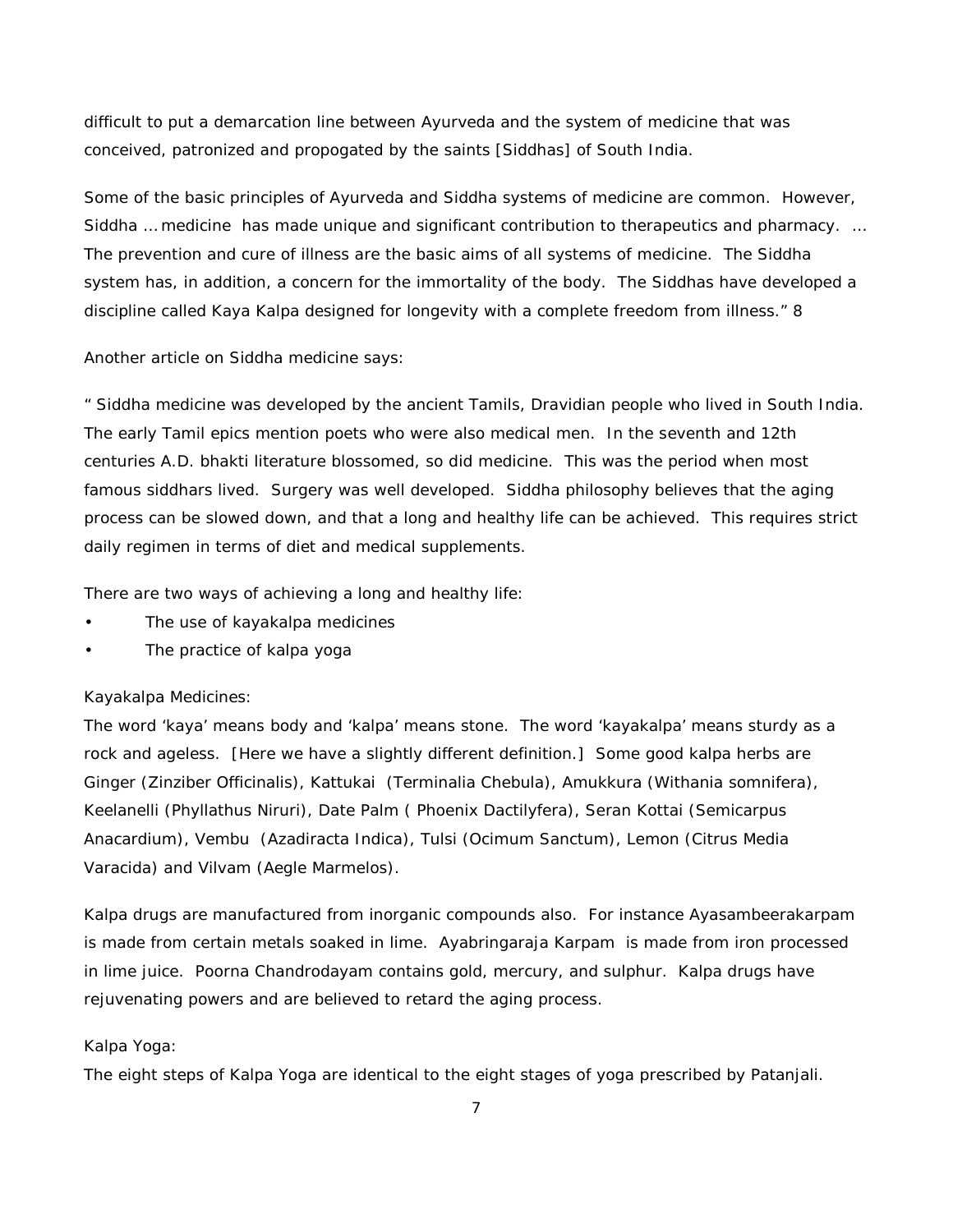These are:

1.Iyama (observances) 2. Niyama (restraints) 3. Asana (physical postures) 4. Pranayama (breathing exercises/control of the vital breath) 5. Pratiyakara (withdrawal/detachment of the senses) 6. Dharana (concentration of the mind) 7. Dhayana (sustained meditation) 8. Samadhi (merging of the conscious mind with the Superconsciousness).

The practice of yoga holds the promise of slow aging and a long and healthy life ." 9

#### **The Siddhars**

Many sources refer to the sage Agasthya and his disciples, the "18 Siddhas" or the 'Siddhars' as the progenitors of Siddha medicine and Kaya Kalpa. Tirumoolar and Bhoganathar in particular authored mystical/medical texts and had amazing life stories which have been handed down to us. Bhoganthar, or Bhogar, lived for thousands of years, many of which he spent with his guru getting advanced knowledge and then teaching in China, some say originating many of the Taoist arts as the master "Bo-Yang;" he transmigrated to several bodies, wrote the *Tao Ching* and the *Te Ching* as the poet Lao Tzu, and finally returned to south India for his final attainment of *swarupa*  samadhi, the 'golden body.' 10

"In China, he was instructed by Kalangi Nathar (his guru) in all aspects of the Siddha sciences. These included the preparation and use of the kaya kalpa herbal formulae to promote longevity. … In his poem **Bhogar Jnana**, sutra 8, verse 4, he describes vividly what happened after carefully preparing a tablet using thirty-five different herbs:

With great care and patience I made the (kaya kalpa) tablet and swallowed it: Not waiting for fools and skeptics who would not appreciate its hidden meaning and importance. Steadily I lived in the land of the parangis (foreigners) for twelve thousand years, my fellow! I lived for a long time and fed on the vital ojas (sublimated spiritual energy) With the ojas vindhu I received the name, Bhogar: The body developed the golden color of the pill: Now I am living in a world of gold. (based upon translation by Yogi S.A.A. Ramaiah, 1979, p.40-42).

"He chose three of his best disciples and his faithful dog, and took them to the top of a mountain. After first offering a tablet to the dog, the dog immediately fell over dead. He next offered it to his leading disciple, Yu, who also immediately fell over dead. After offering it to the two remaining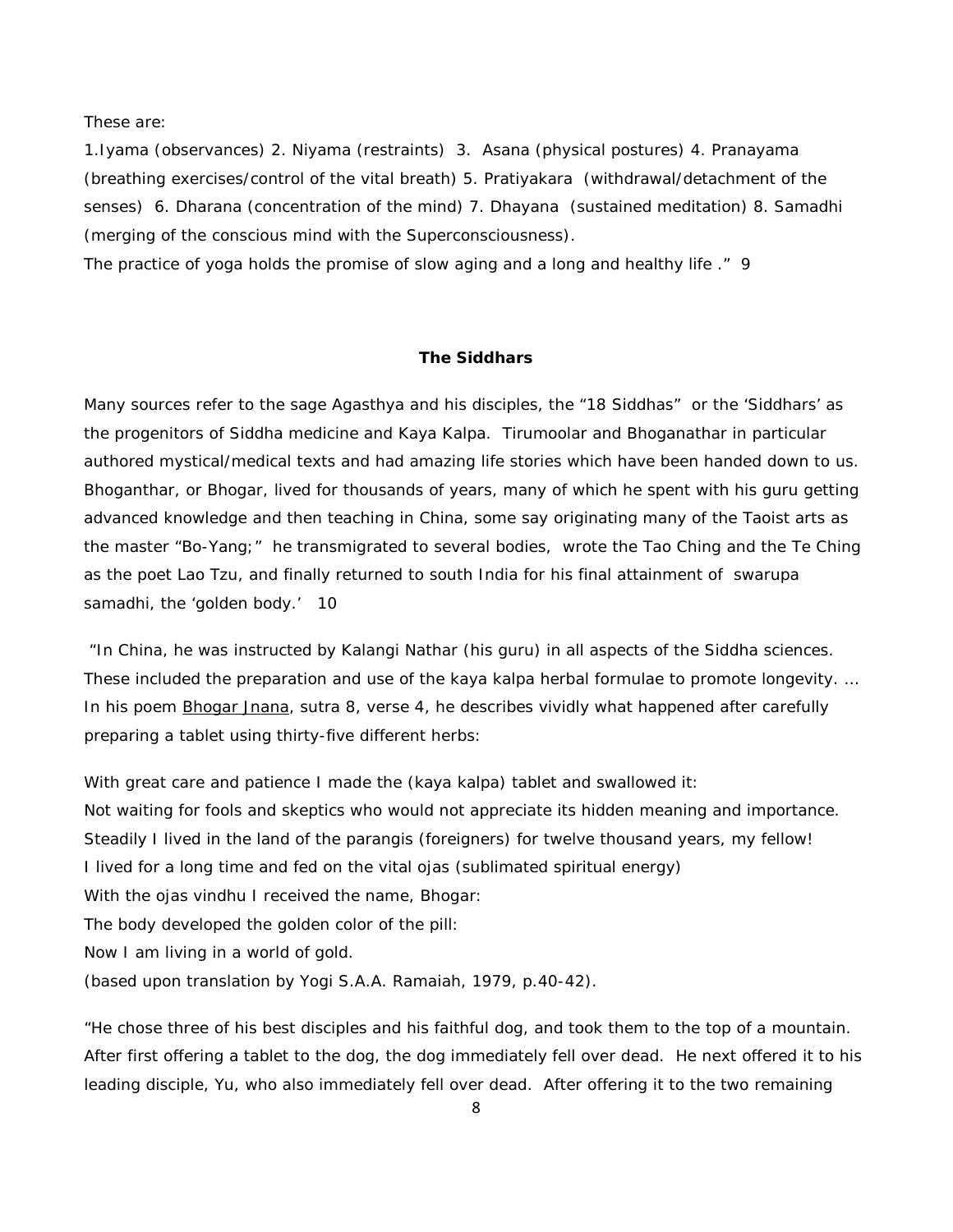disciples, who by this time were extremely nervous, and who promptly hid their tablets rather than swallow them, Bhoganathar swallowed the remaining tablets and also fell over unconscious. Crying with grief, the two remaining disciples went down the mountain to get material to bury the bodies. When the disciples returned to the spot where the bodies had been left lying, all that was found was a note, in Bhoganathar's handwriting, which said:

The kaya kalpa tablets are working. After awakening from their trance, I restored faithful Yu and the dog. You have missed your chance for immortality. (Ibid.)" 11

Bhogar was cited as convening a meeting of the Siddhas *before* he went to China, when he was already an advanced yogic adept in Kriya Kundalini Pranayam, in 3102 BC, and was still advising temple builders in Tamil Nadu in 900 AD. He met and became the teacher of Kriya Babaji Nagaraj, the guru of the Kriya yoga lineages, in around 211 AD. 12

#### **Indian Alchemy/ Rasayana /' Rasa Shastra'**

The Siddha adepts and hereditary lineages coming after spent generations developing those 'secret' methods of preparing medicines fit for human consumption - and indeed for healing and life extension - from inorganic metals and minerals. This brings us to the alchemical connection of Kaya Kalpa. We heard above that one of the unique aspects of Siddha medicine is its specialization in Iatro Chemistry, or Rasa Shastra – the art and science of converting metals and minerals into non-toxic, consumable 'drugs.' These metallic medicines, usually in the form of bhasmas or calcinated ashes, are another of the areas of ayurveda considered "mystical" by some, and associated with kaya kalpa and the Siddhas.

One of the most well-known modern day practitioners of Kaya Kalpa, Dr. Raam Pandeya, has as his website and business name: "Kaya Kalpa – The Alchemy of Enlightenment, " and I heard anecdotally from yogi friends that his treatments were very powerful, and especially "the minerals" he gave were described to me as "consciousness altering." In Dr. Pandeya's documentary film on Kaya Kalpa 13 we hear from some of the Siddha vaidyas and ancient yogic adepts , as well as from Dr. Pandeya's clients, about kaya kalpa , the herbal/metallic medicines, and their transformational effects. This gave me the idea of searching on "Alchemy," which interestingly, led me to many of my sources for this paper.

"Alchemical ideas dominate Siddha medicine. Although alchemy was not the primary aim … , they wanted to evolve drugs that could arrest the decay of the body. But this could not be achieved by drugs which themselves are subject to decay such as drugs of vegetable origin. Thus, the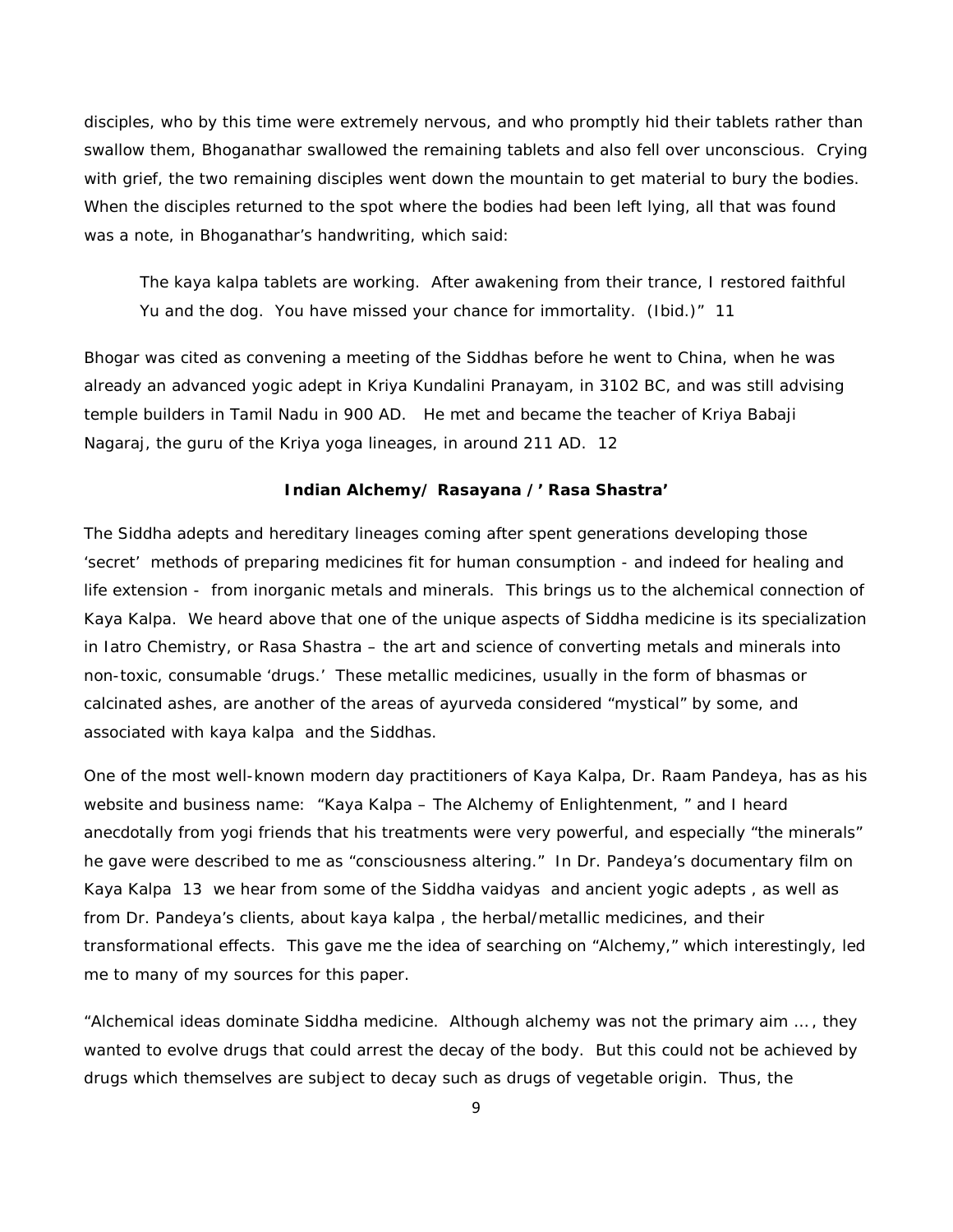preparation of drugs of metal and mineral origin that do not lose their potency with the lapse of time. … Some of the methods used by the Siddhas still survive under a veil of secrecy. Certain mercury and arsenic compounds are manufactured only in certain families and the methods are a closely guarded secret." 14

Does this Indian Alchemy have the techniques for turning base metals into gold, like the medieval European alchemy we hear most about in the West? It would seem that it does, and indeed may have been the origin of that later alchemy. But again, this was not the aim of the Siddha's alchemical achievements, rather a step on the way, a test even, for making the metals into immortality medicines.

In Indian alchemy: or Rasayana by Dr. Mahdihassan, in the Foreword by Dr. Seyyed Hossein Nasr, we find that : " the alchemical perspective has been directly concerned on the one hand with minerals, metals, and aurification, and with all that gold symbolizes in the natural domain. On the other hand it has also been closely associated with the question "immortality" and "longevity" and ultimately with the acquiring of the "body of gold" or "diamond", which is also the goal of initiatic techniques. …. Indian alchemy has a much more ancient history than imagined until now and … it is in fact closely related to certain forms of Yoga, especially Tantrism, with which it became closely associated later, to the extent that the power to perform alchemical transmutation came to be considered as one of the siddhis of the Yogis." 15

And Dr. Mahdihassan later states: "Rasayana or Indian Alchemy essentially [is] geriatrics and closely bound to the life of ascetics in the wilderness… . There has been without doubt a relationship from the beginning between initiatic and spiritual practices on the one hand and the external "substances" used to attain health, longevity and immortality on the other… . The science of alchemy .. is concerned at once with the cosmos and the soul, with minerals and plants, and finally with the healing art … and deals ultimately with man himself as a substance that is to be transmuted and made worthy of the immortality for which he is destined through his own theomorphic nature." 16

And again we have that prolific author, Dr. Bhagwan Dash, writing in Alchemy and Metallic Medicines in Ayurveda on the processing of mercury into gold as a test<u>:</u>

" Alchemy, according to Indian tradition, is not an end in itself. It is only a means. The actual intention of processing mercury is to administer it for the preservation and promotion of positive health of the individual so that he can practice different religious rites unhindered for a sufficiently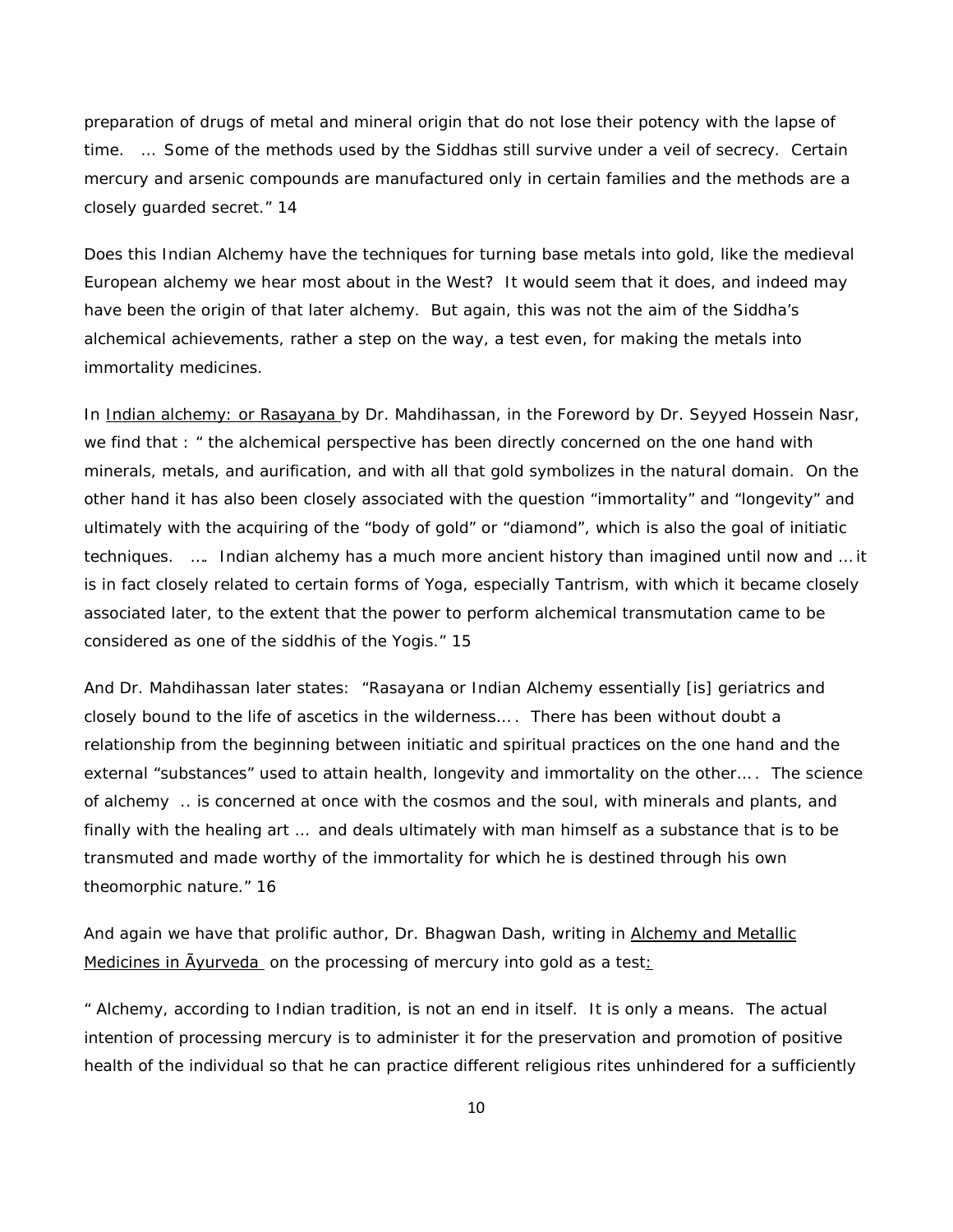long period to achieve *jivan mukti* i.e. salvation from the bondage of the world while remaining alive. To ascertain the suitability of mercury for administration to an individual, it is tested over raw (unprocessed) mercury and other base metals. If it is capable of transmutation of ordinary mercury into gold, then it is considered to be suitable for administration to the individual. This method is still in practice secretly by saints who are adept in this science. In 1949, a saint by name Pt. Krisna Lala Sharma demonstrated this method before a gathering of national leaders." 17

And further Dash describes the actual processing of mercury that is done in great detail. Here is just some of the initial overview: … "for the treatment of ordinary diseases, only eight *samskaras* (stages of processing) are considered to be enough. But to make it more potent for curing obstinate and otherwise incurable diseases and to make it more effective for the purposes of rejuvenation (rasayana) which results in longevity leading to salvation while alive (*jivan-mukti*), mercury should be subjected to eighteen stages which taken together are called *astadasa samskara.* 

*Deha sidhi* (perfection of the body and mind of the individual) is the primary aim of using processed mercury. [The first testing phase of] examining the processed mercury by the transmutation of base metals into noble metals is called *lauha sidhi* (perfection in achieving transmutation of metals)." 18

Other sources such as Zvelebil's **The Siddha Quest for Immortality** give a concise list of the phases of the Kaya Kalpa process in the Siddha tradition, of which the alchemical metallic medicines are only one and indeed the least common therapy :

"The *kayakarpam* ( or kaya kalpa) treatment consists in the following steps:

1. Preservation of vital energy by influencing internal secretions and blood circulation through controlled breathing and Yoga practice.

2. Conservation of male semen and female secretion, to use it in regenerating processes.

3. Use of a 'universal' salt known as muppu / muppuu, prepared by special processes to induce rejuvenation.

4. Use of (calcinated) powders prepared from metals and minerals, such as mercury, sulphur, gold, mica, copper, iron, etc.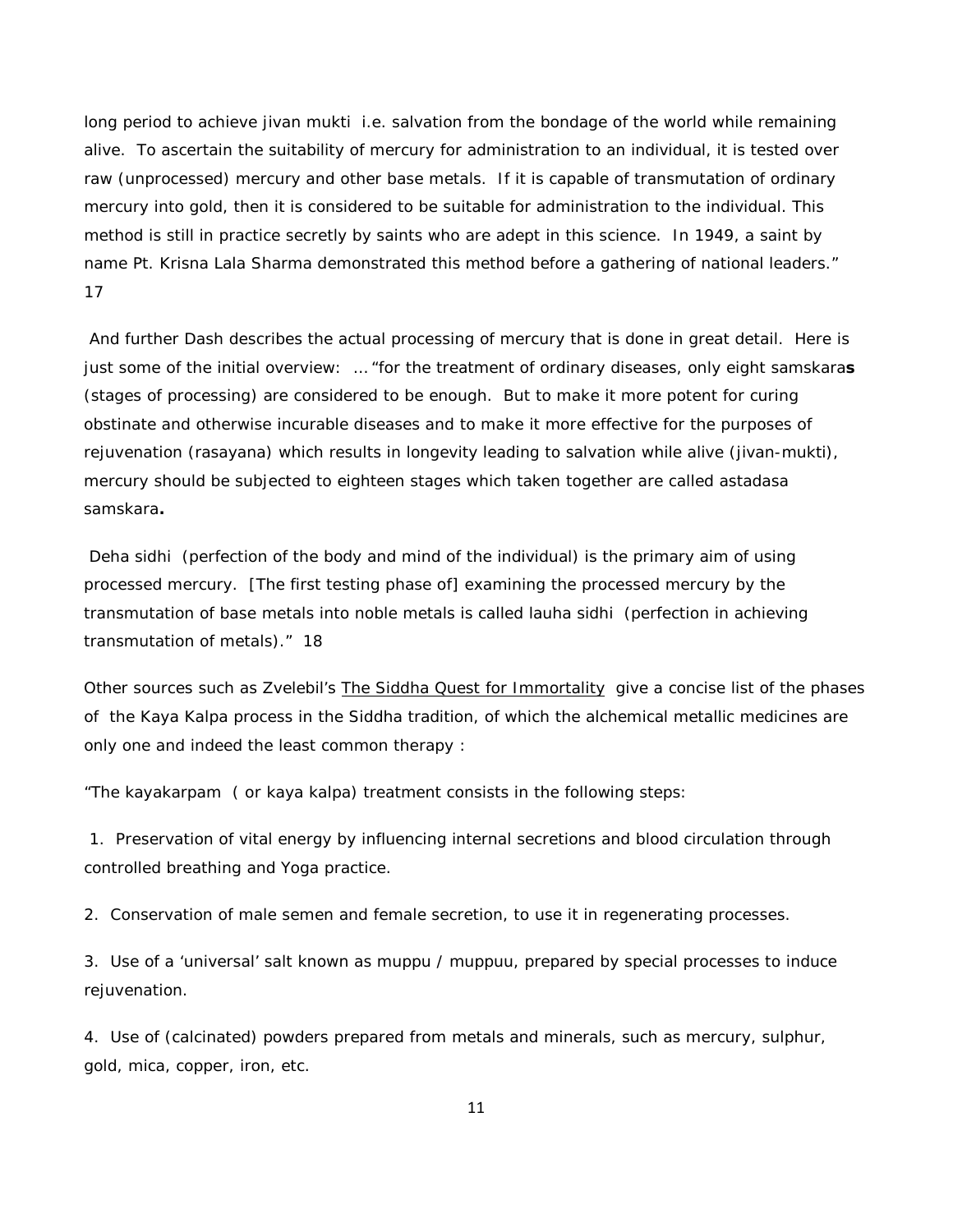5. Use of drugs prepared from herbs.

This last step (5) is the one most often employed, as it is the safest, and these drugs are relatively easily obtained, whereas step (4) is most risky, and hence it's 'secrets' are relatively well and jealously guarded. " 19

And more on the herbal medicines: "Each Siddha author and each Siddha physician and healer has his own kayakalpa plant. Tanvantiri (cf. Tanvantiri Vailtiyam) mentions Indian gooseberry (emblic myrobalan), aloes, root of vilvam (bael, Crataeva) etc.; Pokar talks of asparagus, aloes, root of bael, etc.; Tirumular mentions fresh and dry ginger; Teraiyar prefers lime fruit, holy basil, margosa, etc.; and a text known as Nanacastirattirattu speaks of five plants which purify the body and induce rejuvenation (among them cloves, pepper, and cumin). As mentioned above, these remedies, while considered powerful, are relatively harmless and without side-effects, and may be tried by anyone." 20

### **Merging of Kaya Kalpa and Rasayana Therapies**

So we have seen that the Kaya Kalpa process of seeking longevity and immortality of the physical body, in order to attain spiritual perfection, originated with the Siddhas. They also developed alchemical processes to make 'magic' salts and metallic medicines to further the effect of the herbal ones and the yogic techniques first developed for the kaya kalpa process. Those herbal medicines and yogic techniques were also some of the main Rasayanas or rejuvenative methods of Ayurveda, as the two systems overlapped and merged over time. Eventually we see writers referring to Kaya Kalpa, Rasayana, the herbal medicines and the metallic medicines interchangeably in the same texts, all referring to rejuvenative practices. A wonderful example is found in the writings of another very prolific Indian author, Swami Sivananda of Rishikesh, who was a medical doctor before taking holy vows. He refers to Kaya Kalpa in his books Raja Yoga, Hatha Yoga, Practice of Nature Cure, Bazaar Drugs, Practice of Ayurveda and in one actually entitled Kaya Kalpa ( one of the three books I found references to with that title, none of which I could lay my hands on – ah, the elusive Kaya Kalpa!).

In Practice of Ayurveda, Swami Sivananda holds that " Rasayana treatment which confers Kaya Kalpa comes under Ayurveda. " 21 He then devotes a chapter to the subject in his usual zippy style – a great summary with interesting details as well. Here are some highlights: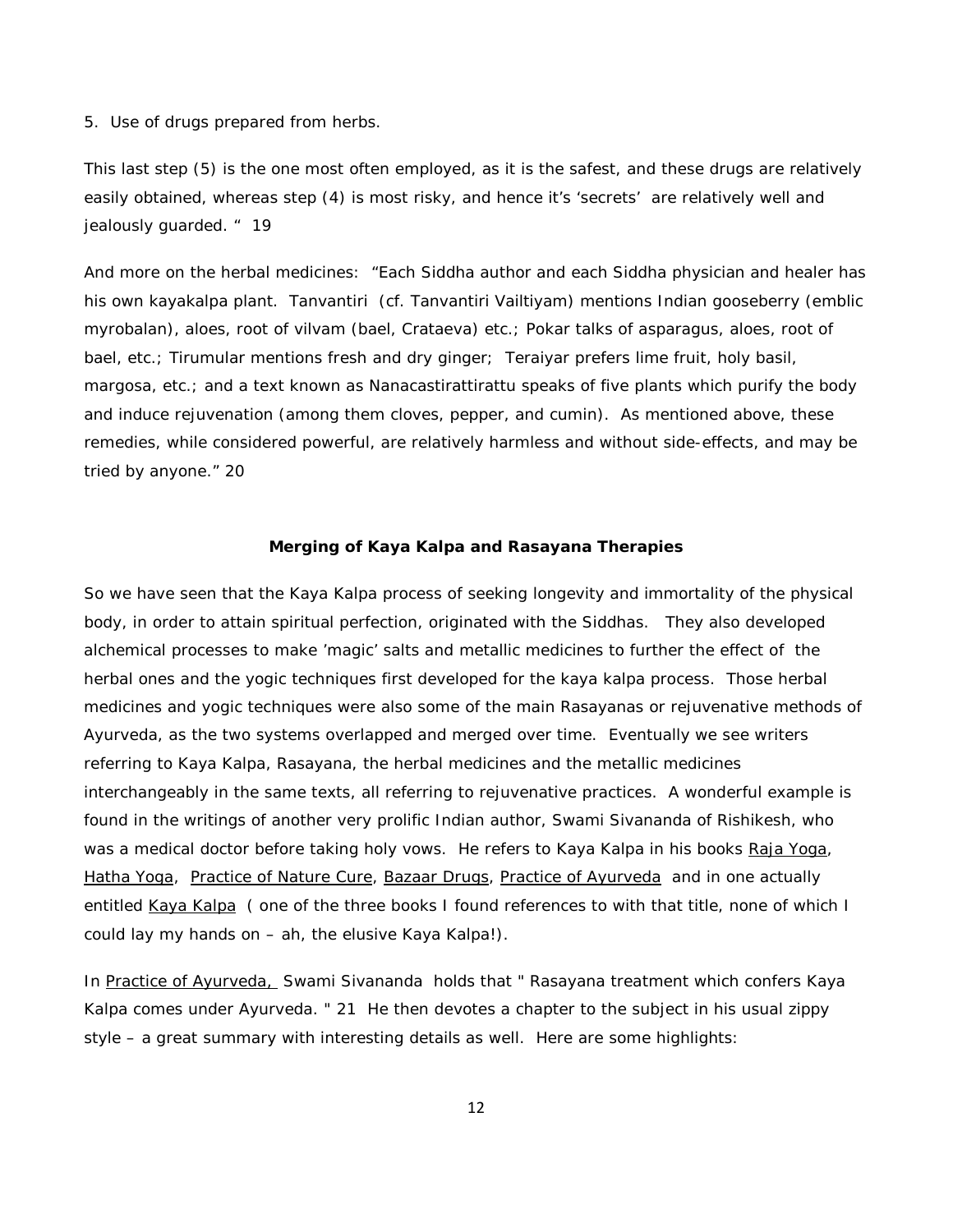"Ayurveda shows you the way to attain a high standard of health, vim, vigour, vitality and longevity. It solves the riddle of old age. It helps you to preserve the youth. It gives a scientific description of the process of rejuvenation, Kaya Kalpa.

Chyavana and other sages of yore who had a broken and debilitated constitution on account of old age, renewed their vigour of life and lived for countless years by undergoing Kaya Kalpa treatment.

Chyavana prepared a confection out of various herbs and took it. That herbal preparation is known by the name Chyavanaprash which is still used by the people of India. Mandavya Rishi who lived in the Vindhya mountains took an Elixir. He got perpetual youth through the use of drugs.

… Kaya Kalpa is that form of treatment which restores the aged and debilitated body to its pristine youth and vigour, re-establishes the full potentialities of the senses and gives good health. Kaya Kalpa adds new life to years and new years to life.

Kaya Kalpa restores the natural balance to Vatha, Pitta and Kapha, brings the functions of Saptadhatus to a normal condition and cures many incurable diseases. Kaya Kalpa should be conducted under the expert guidance of a very competent Ayurvedic physician.

The life-long accumulation of various poisons in the system causes decay, old age, and death. Therefore one should take recourse to Pancha Karma for purifying the body before he begins Kaya Kalpa treatment.

#### Forms of Kalpa Treatment

Kuti Pravesika Kalpa: One remains in a dark cell. He lives on black cow's milk alone. He should not take shave. He should not touch cold water. He lives in seclusion. He is cut off from friends and society. This gives complete rejuvenation." 22

Swamiji goes on, much like the classic texts, to detail many rasayana recipes, except that he calls them all 'Kalpas.' An interesting one: "Somalata Kalpa: This process is a difficult, delicate and drastic one. The patient becomes unconscious for some days. The skin peels off. He comes back to consciousness and becomes a blooming youth." 23 (We will look further at the mysterious 'Soma' drug later on.)

Now we can see how the Siddha concepts around Kaya Kalpa have been integrated in the popular mind with Ayurveda and Rasayana, as Sivananda then devotes a separate chapter to Rasayana, and here is where he includes the mercury and metallic medicines, and talks about immortality :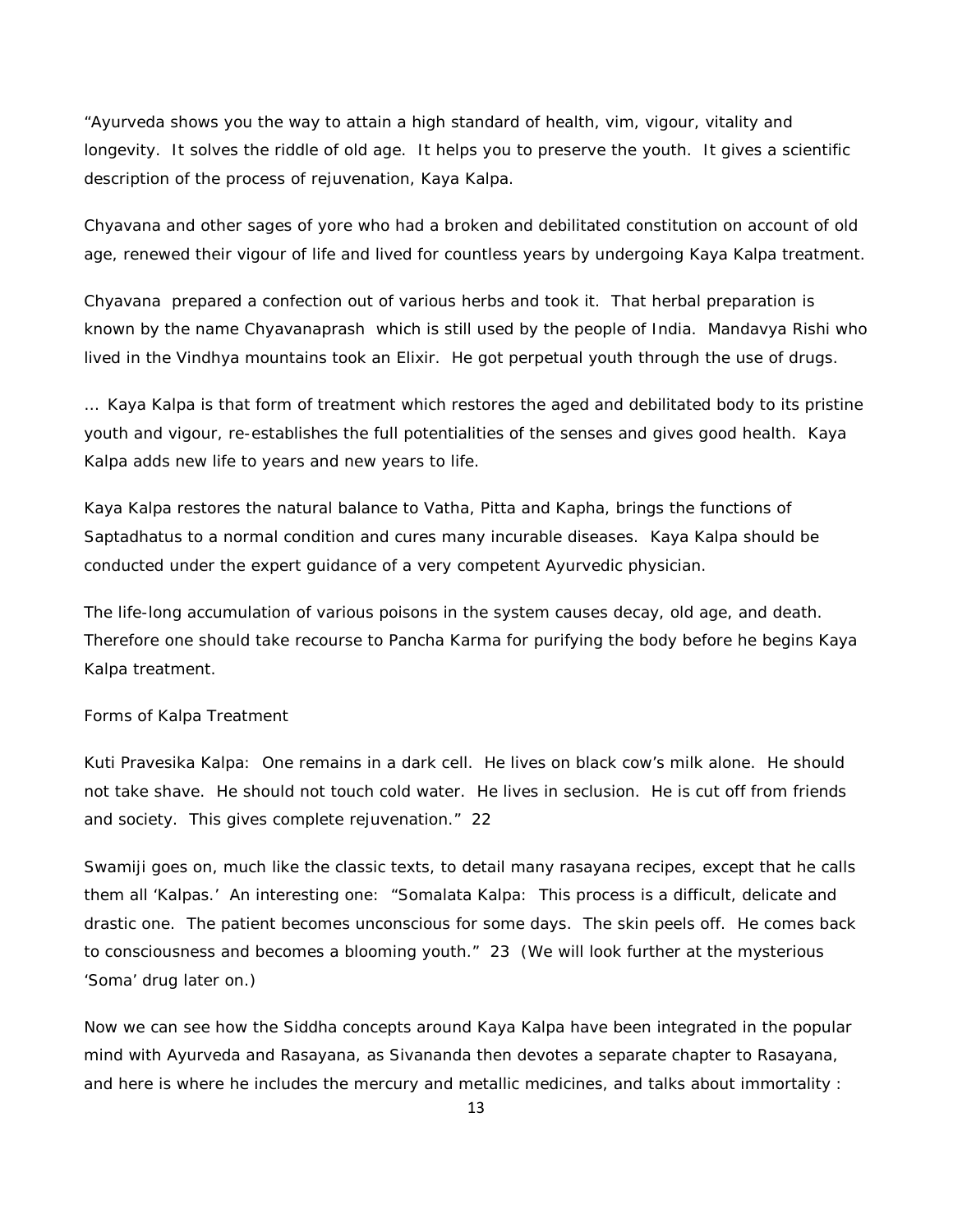" The Rasayana Treatment.

…According to this treatment, old age is a disease. This needs to be treated. Accidental deaths can be avoided. Life can be continued indefinitely through Rasayana treatment. ….

Rasayana treatment is done through sulphur, mercury, nux vomica seeds, Neem, Haritaki, and Amalaka.

The Rasayanas can immortalize the physical body. The Rasayanas keep the physical body healthy and strong for a long time in order to achieve the goal of Self-realisation in this very life. If the body is kept healthy and strong for a long time, the Yogic students have much time to attain the goal. Much time will not be lost in dying and being born again. This is the theory of Rasayanas.

Three distinct processes are described in the Ayurveda to attain longevity and rejuvenation. They are 'Rasaraj Rasayana,' - termed mercury - which has first and foremost place among the ancient therapeutics; 'Rasayana' herbs; and 'Aachara Rasayana.'

'*Eko Aso Rasaraj Shariram-ajara Amara Kurute'* - the only thing that can make the body ever young and immortal is the blessed Rasaraj.

Longevity is also attained through rasayana herbs such as Soma, Nila, Nari, Padma, Hareetaki and Amala. Amala and hareetaki tone the body, give immense strength and virility and make it immune from many diseases. The patient is kept indoor (Kuti-pravesh) or out-door (Vatepik).

"Aachara Rasyana" or rejuvenation and longevity through the practice of Yama and Niyama or right conduct … is another kind of treatment by the Yogins and sages." 24

Sivananda also mentions the age requirements stipulated in the texts for rasayanas:

"According to the Sushruta the rasayana treatment should be performed on the subject either in youth or in the middle age. It will not bestow the desired results, if it is performed when old age or decrepitude has already set in." 25

This seems to be the one clear distinction I can find between Rasayanas and Kaya Kalpa, in that, in the old stories, at least, the Kaya Kalpa process was specifically used for the elderly and physically worn-out spiritual aspirant who wanted a new lease on life, in order to continue his quest for enlightenment.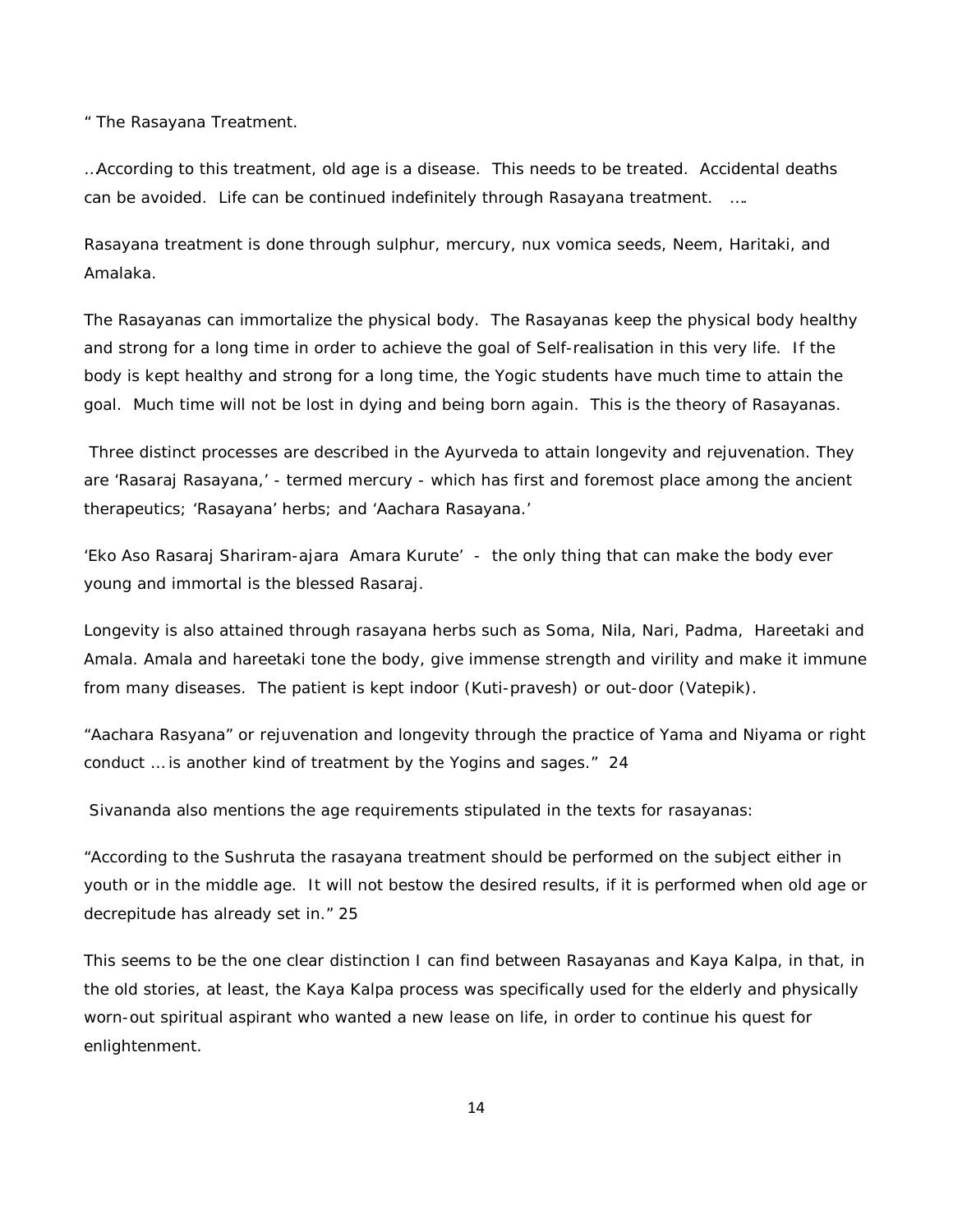#### **'Soma'**

'*Soma*' is a mysterious plant elixir, or perhaps group of plants, that is referred to a number of times in the classical texts, and whose actual identity is now unknown and pondered over by many commentators. In The Alchemical Body, Siddha Traditions in Medeival India, researcher David Gordon White quotes the classic texts on the kutipraveshika process, describing the structure of the womb-like, three-chambered hut. Then the text goes on to describe the *soma* therapy:

"The soma plant brought into the kuti … (is) cut with a gold implement, and (its) milk collected in a golden cup. With one dose of soma milk in the kuti, a person passes through several severe states of cleansing in about ten days, and then begins to grow as quickly again. On successive days in the first week, he vomits, purges, and emits fluids … . His hair, nails, teeth, and skin fall off and are soon regenerated. But before the regeneration begins, he is a ghastly sight …. Very soon the skin of the man begins to grow normal … . For some time, the person thus has to be nursed through all the growing stages of a new-born babe: oil smearing, bathing, feeding, and putting to sleep in a soft bed. Before the close of the first month, the person begins to develop a new set of teeth … . After some more time his old hair I removed and then he develops a luxuriant growth of jet black hair.

Later still … exposure is practiced as in the case of a child – he is carefully and gradually taken from the innermost room of the kuti into the second enclosure, then into the third, and finally into the open sun and air, all in the course of about thirty days. After nearly three months or more … he may be in a fit condition to go about in the world. " 26

As to the identity of this mysterious and powerful plant, a typical passage from History of Indian Medicine states:

"In the Rg Veda Soma is the juice of a milky climbing plant (Asclepias acida) extracted and fermented to form a beverage, liked by the gods and priests. … the soma or moon plant is said to be produced on the Mujavat mountain. The juice is described as sweet, pungent flavored and exhilarating. … It is said to confer immortality. The plant has been identified as Acido Asclepsias. Some consider it to be Semitia Genia, while others think it to be Sarcostema Viminalis. But the Vedic plant is still unknown." 27

15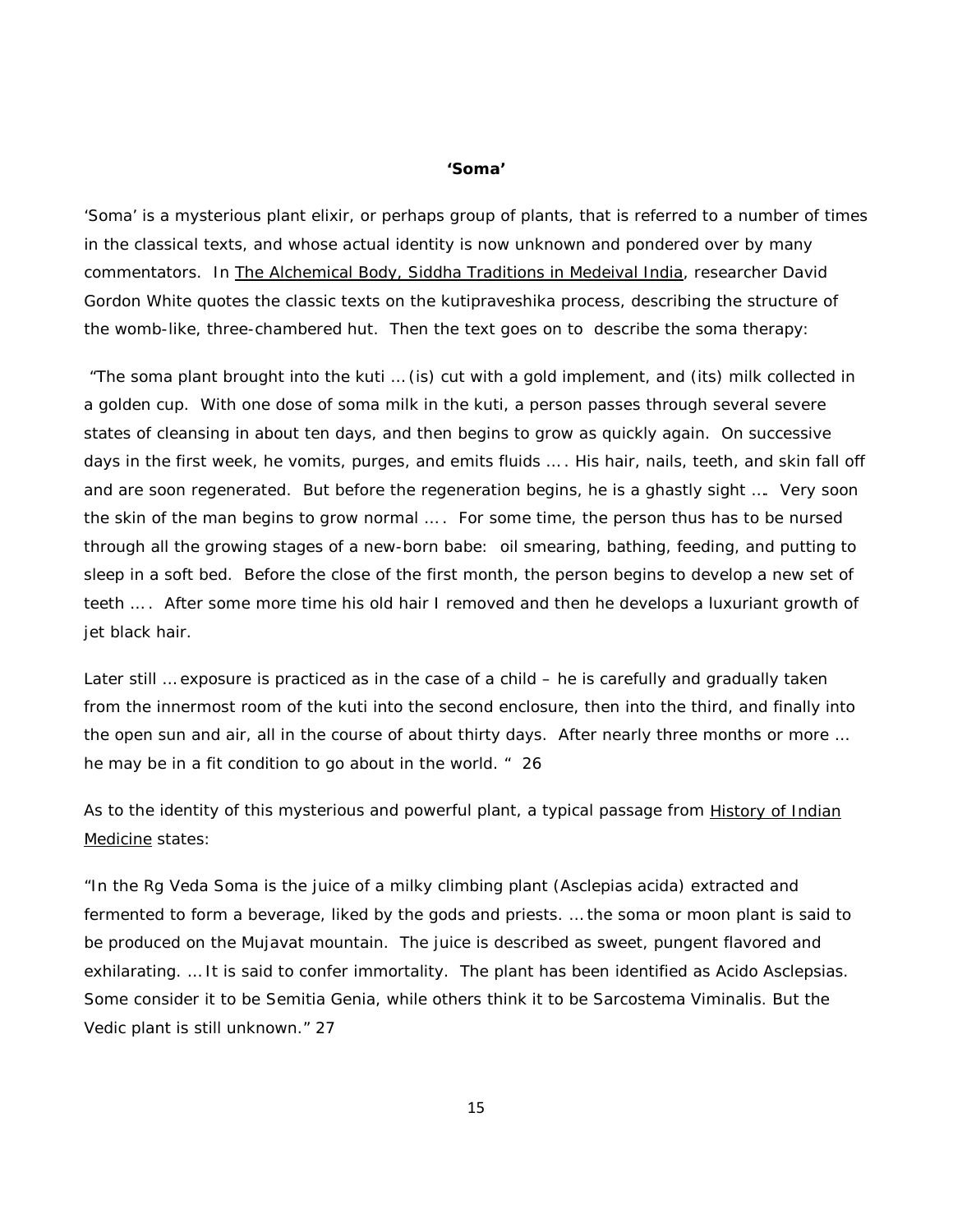#### **Modern Kaya Kalpa Therapies**

So now we are back full circle, to the description of an intensive herbal therapy in the seclusion of the kuti. But the evolution of Kaya Kalpa since those ancient times has brought us ' Kaya Kalpa' rejuvenative processes that may be in seclusion or not, may be herbal or metallic/mineral, may involve yogic and spiritual practices, or all the above. As mentioned earlier, the modern practitioners of Kaya Kalpa for the most part are providing Vata Tapika treatments, for people out in the world. There are reportedly still some practitioners of the ancient forms of kaya kalpa practicing in relative secrecy in India, and they are not listed on the web! One surmises that the serious seeker would probably find them. We will instead look briefly at the treatments offered today by two well known Ayurveda and Kaya Kalpa teams here in the United States: Dr. Raam Pandeya and his associates, and Drs. Light and Bryan Miller.

Light and Bryan Miller studied Kaya Kalpa therapy under Dr. Pancha Bai Chotay of Mumbai, India, who was Dr. Anne Wigmore's teacher for wheatgrass therapy and was also an attending physician to Mahatma Ghandi during some of his famous fasts, and who at the writing of an article on Kaya Kalpa by Bryan Miller some years back was still practicing at the age of 117. On the Miller's website their three to four hour Kaya Kalpa treatment is described:

"While maintaining a tantric, connective breath, an herbal paste made from Indian herbs is massaged onto your entire body. The paste draws out impurities while re-vitalizing the skin and brings emotions to the surface. After the paste is dried, it is removed by further body work that reaches deep holding patterns. Skin brushing completes the stimulation and cleansing. Special herbal oil is formulated and applied by a third massage to nourish and seal the skin.

A steady stream of warm oil is directed onto the area of the third eye for 30 minutes creating ecstatic sensations and expanded awareness. This is shirodhara (or shirodara)

A hot bath is prepared with herbal extracts and essential oils. The recipient enters and performs multiple rounds of Breath of Fire ( Kundalini ) and primal sounds. This creates a fiery state to release unexpressed emotions and fears. Guided Forgiveness Rituals release you from past projections about relationships and creates an opening for new ways of perceiving them. A cooling shower returns the person to the body and initiates divine connectedness, while affirmations refill the mental body.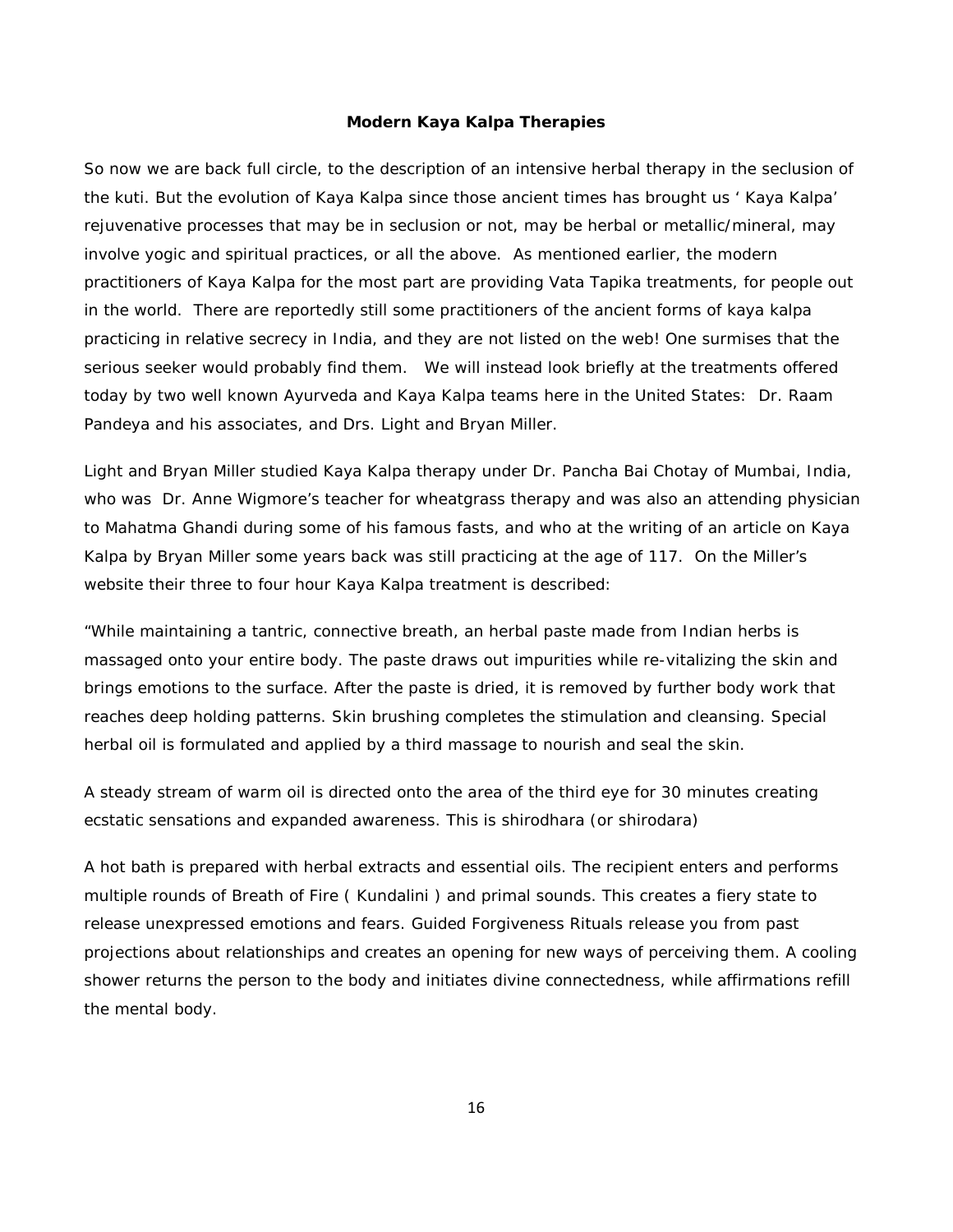The patient is dried and placed in a cocoon of sheets and blankets. The chakras (energy centers) are anointed with the most powerful and spiritual of essential oils while a deep meditative breath is maintained.

A restful state of bliss is obtained that can carry over for the next few days, weeks even months in everything planned and performed. After the treatment, one is at rest from 2 to 5 hours." 28

The elements of breath techniques, herbal medicines (topical), and the cocooning in the sheets at the end, echo the ancient form of treatment. The treatment is recommended to be combined with Panchakarma detoxification, and also suggested as appropriate only to those with a spiritual practice and some breathwork experience.

Dr. Raam Pandeya is from a family lineage of Ayurveda and Kaya Kalpa practitioners. His treatments are very similar to the Millers (in fact Light Miller briefly studied with him), except that he places an emphasis on the use of alchemical herbo-mineral (metallic) medicines that he obtains from those secret family lineages in India and uses, both in the *alepa* or body paste used during the hands-on treatment, and in the rasayana supplements given to patients to take afterwards. Some words from his website:

"An applied alchemy, Kayakalpa frees the vital energy by purifying and nurturing the body, mind and psyche with specific medicinals and therapies. In this process, the regenerative powers within are awakened, creating a magnetic and vibrant being whose consciousness is transformed for the fulfillment of their life purpose." 29

Dr. Pandeya offers a Kayakalpa practitioner training, one module of which is

"Applied Alchemy - Here we will discuss the therapeutic principles, composition, preparation and application of ethno- botanic herbo- mineral pharmacopoeia and alchemical compounds in Kayakalpa." 30

#### **Conclusion**

Kaya Kalpa therapy, always used for rejuvenation and increased longevity, has however, transformed over the years: from a highly secretive, selective, and intensive treatment first developed by saintly adepts who used it to immortalize their physical bodies; next to the still intensive treatment reserved for those high-status or highly-evolved individuals deemed worthy of life-extension; to the modern-day where "Kaya Kalpa' seems to have become a buzz word for any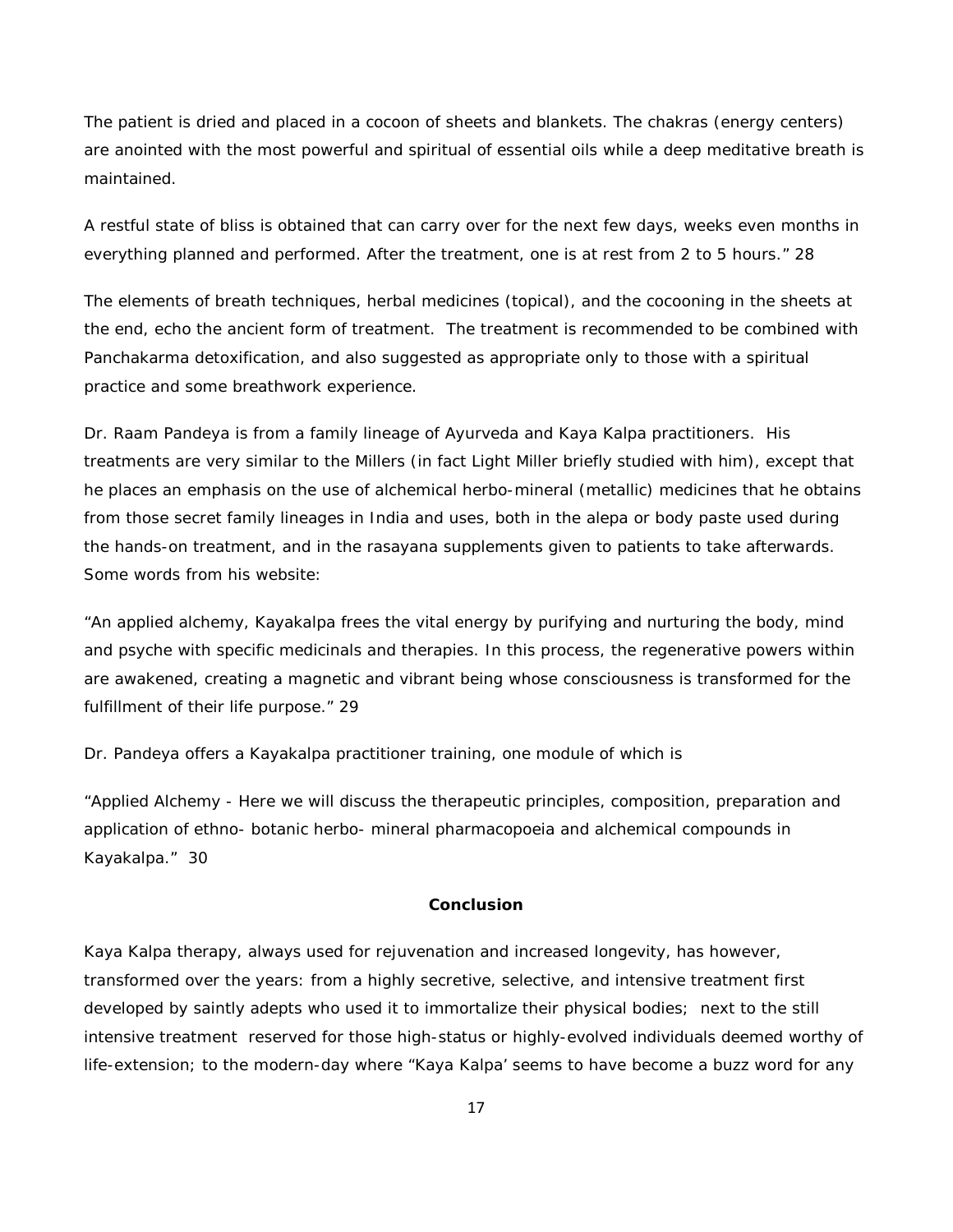kind of rejuvenative therapy or product. These include everything from the body treatments and medicines offered by hands-on practitioners, to breathing excercises and postures of various schools of "Kalpa Yoga," to 'Kaya Kalpa' websites offering aromatherapy, body oils, herbs and allied products. Several organizations offer training as Kaya Kalpa practitioners, including Dr. Pandeya's. When I first looked up the subject in around 2002, there were around 500 "Kaya Kalpa' Google references; now, there are over 2,000. This explosion of interest is a reflection of the fact that more and more of the members of our modern society are feeling stressed-out , disease-prone and spiritually-disconnected, and are looking to these ancient Ayurveda and Siddha systems of natural healing and spiritual wisdom to increase both longevity and quality of life. And for those rare seekers who have set themselves the goal of enlightenment in this lifetime, there just may be some still-viable ancient techniques out there, if they look hard enough and prepare well enough, to help them on their way.

OM KRIYA BABAJI NAMAH OM!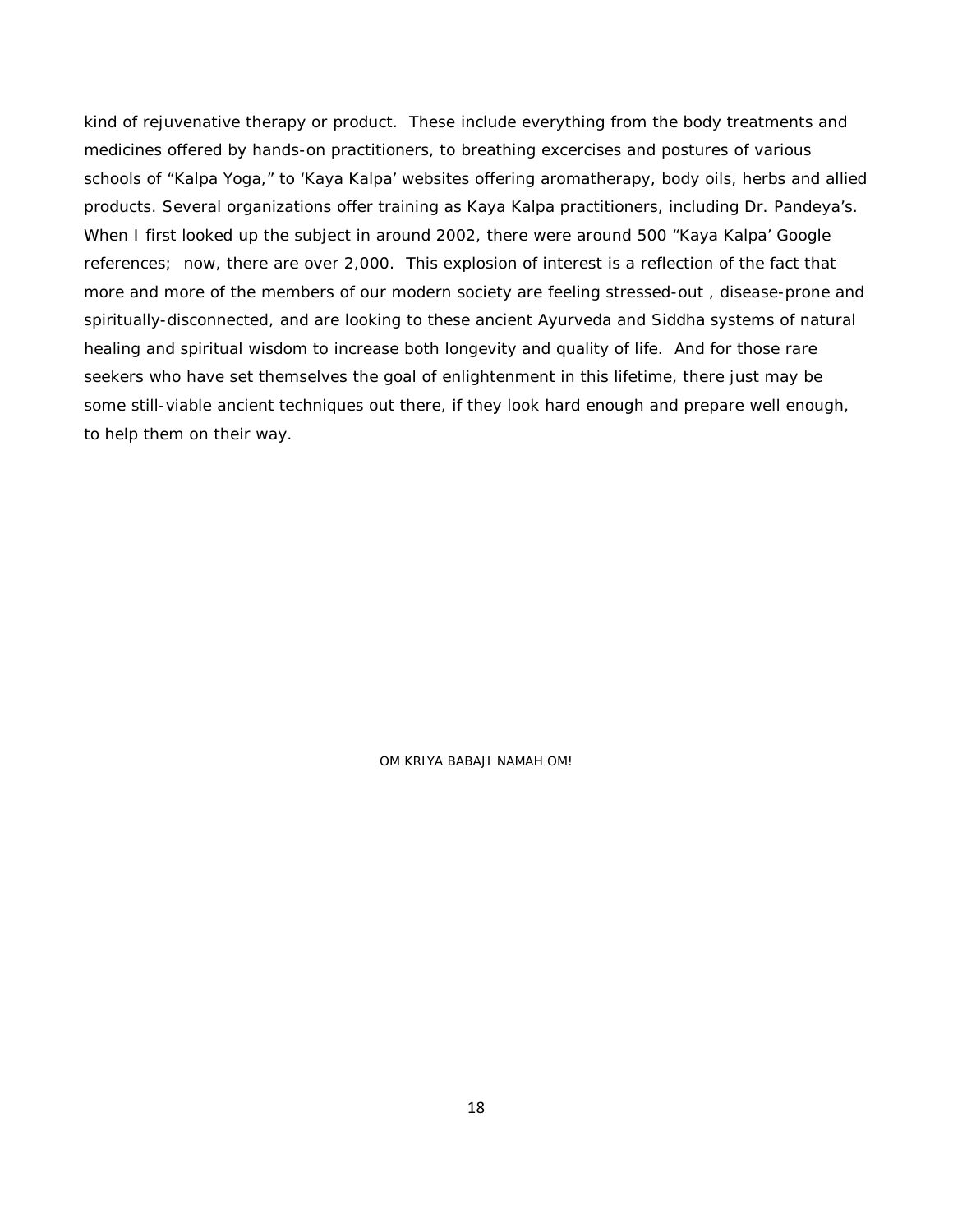#### **References**

1 Miller, Drs. Light and Bryan, excerpt from "*Kaya Kalpa-The Bodies' Transformation*" a promotional flyer, and also on their website: http://www.ayurvedichealers.com/KayaKalpa.html

2 Miller, Dr. Bryan, excerpt from "*The Hidden Science of Kaya Kalpa,"* an article; his source cited as Maharaj by T.S. Anantha Murthy

3 Joshi, Dr. Sunil V., Ayurveda and Panchakarma (Twin Lakes, WI: Lotus Press, 1996), pg. 1.

4 Astanga Hrdaya of Vagbhata, translated by a Board of Scholars (Delhi: Sri Satguru Publications, 1999; Volume 3, Chapter 39, pg.323.

5 Ibid, pp. 323-324.

6 Ibid, pg. 341.

7 from An Overview of Ayurveda, Yoga & Naturopathy, Unani, Siddha, and Homoeopathy (AYUSH) in India, (New Delhi: Dept. of Ayurveda, Yoga & Naturopathy, Unani, Siddha, and Homeopathy, Ministry of Health & Family Welfare, Government of India, 2003), p. 72, Chapter 4: Siddha System of Medicine.

8 Dash, Bagwan, Siddha System of Medicine, pg. 199, excerpted in web article "*About Siddha Vaidya*" on http://www.longlifehawaii.com/About%20Siddha.html

9 Seshadri, Dr. V.R., Secretary, IMPCOPS (Indian Medical Practitioners Co-operative Pharmacy & Stores Ltd.), "*Siddha*" –web article on Alternative Medicine-Siddha on WebHealthCentre.com website: http://www.webhealthcentre.com/altmed/siddha/index.asp

10 Excerpt from "*Siddha Bhogar: An Oceanic Life Story*," web article on: http://palani.org/bhogar-biography.htm Sources cited in the article: Bhogar's Oceanic Life Story and Bogar Kandam Yogam both by Yogi S.A.A. Ramaiah, 1979, 1982, and Babaji and the 18 Siddha Kriya Yoga Tradition by Marshall Govindan (Kriya Yoga Publications, 1991).

11. <u>Ibid</u>.

12. <u>Ibid</u>.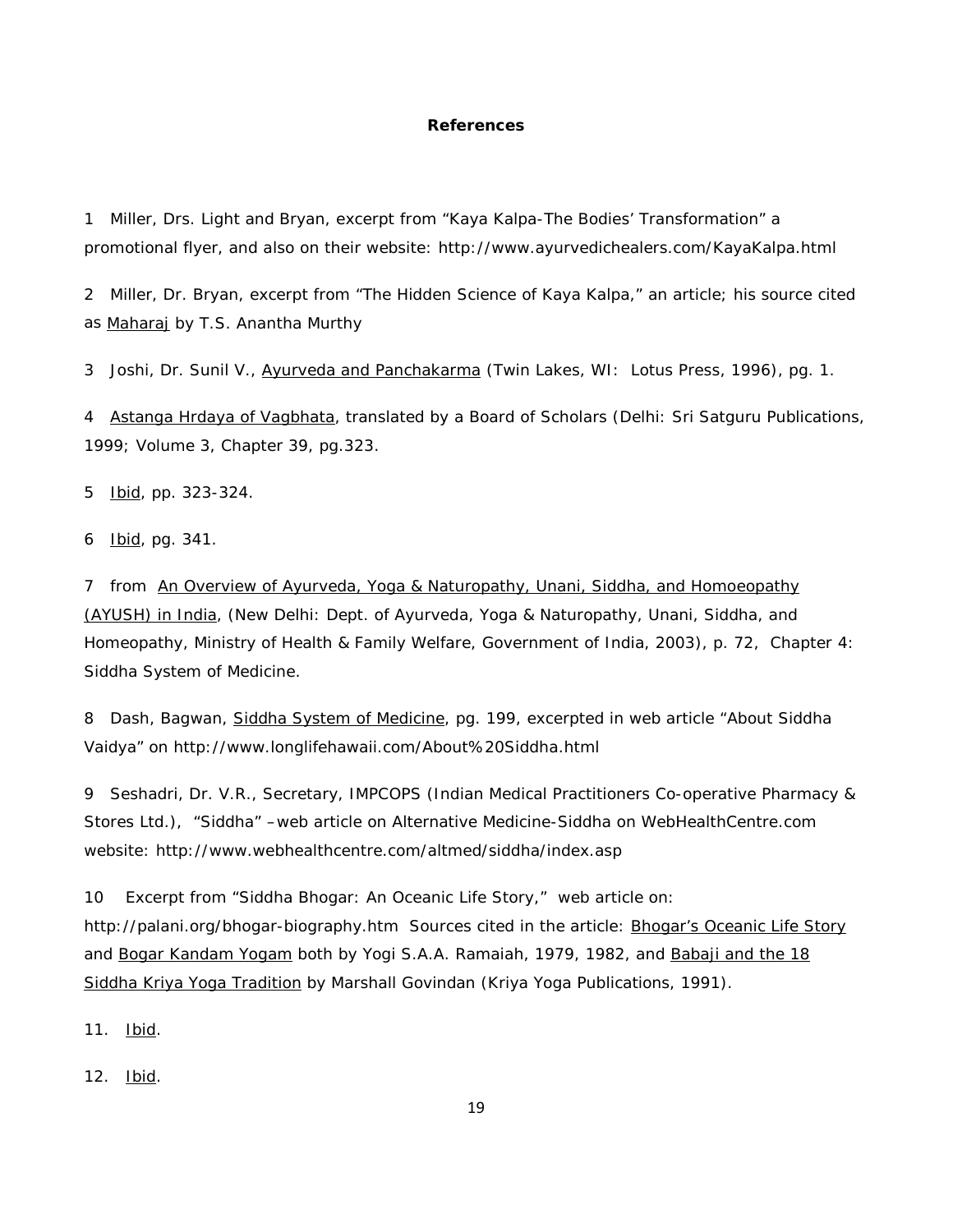13. "*KayaKalpa – investigating Immortality*," (Sonoma, CA: Alchemy Films)

14. Narayanaswami, Dr. V., Introduction to the Siddha System of Medicine. (Madras: Research Institute of Siddha Medicine, 1st ed. 1975), excerpted in "*Siddha*" web article on: http://www3.sympatico.ca/devan.nambiar/siddha.htm

15. Mahdihassan, S., Indian Alchemy: or Rasayana: in the light of asceticism geriatrics (New Delhi : Vikas, c1979), with Foreword by Dr. Seyyed Hossein Nasr: p.iii.

16. Ibid, pp. iv-v.

17. Dash, Bhagwan, Alchemy and Metallic Medicines in Ayurveda (New Delhi : Concept Publishing, 1986), p. xii.

18. Ibid, p. xiii.

19. Zvelebil, Kamil V., The Siddha Quest for Immortality (Mandrake of Oxford, 1996. Printed by Anthony Rowe. Ltd. Chippenham, Wiltshire, G.B.), p. 81.

20. Ibid.

21. Swami Sivananda, Practice of Ayurveda, (Sivanandanagar: The Divine Life Society, 1958; 2nd Ed. 2001), p.28.

22. Ibid, pp. 203-204.

23. Ibid, p. 205.

24. Ibid, pp. 214-215.

25. Ibid, p. 215.

26. White, David Gordon, The Alchemical Body: Siddha Traditions in Medieval India (Chicago: University of Chicago Press, 1996), pp.26-27; this passage footnoted as "E. Anatacharya, Rasayana and Ayurveda (Vishakapatnam: World teacher Publications, 1935, 1982) pp. 12-14, summarizing discussion from the Charaka and Susruta Samhitas."

27. Mukhopadhyaya, Girindranath, <u>History of Indian Medicine, Volume 1</u> (New Delhi: Munshiram Manoharlal publishers Pvt. Ltd., Second Ed., 1974), p. 189.